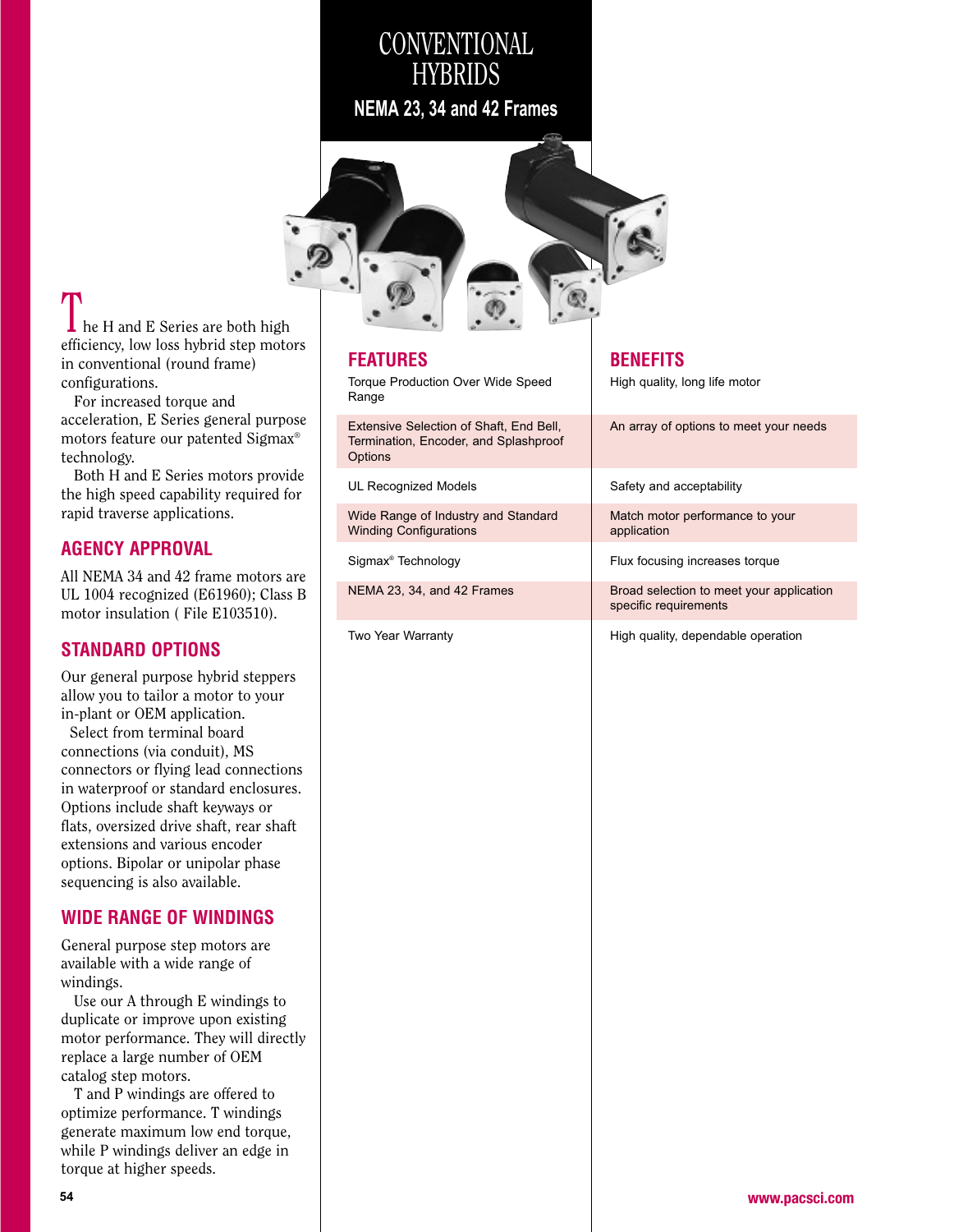# CONVENTIONAL HYBRIDSELECTION OVERVIEW

|                                                              |           | <b>NEMA 23</b>             |      | <b>NEMA 34</b>              |      | <b>NEMA 42</b>                 |      |
|--------------------------------------------------------------|-----------|----------------------------|------|-----------------------------|------|--------------------------------|------|
|                                                              |           | (2.3" square frame)        |      | (3.4" square frame)         |      | (4.2" square frame)            |      |
| <b>General Purpose</b>                                       |           | Holding torque range       |      | Holding torque range        |      | Holding torque range           |      |
| <b>Conventional Hybrids</b>                                  |           | oz-in.<br>(Nm)             | Page | oz-in.<br>(Nm)              | Page | oz-in.<br>(Nm)                 | Page |
|                                                              | 1 stack   | 85-126<br>$(0.60 - 0.89)$  | 58   | 223-349<br>$(1.58 - 1.90)$  | 62   | 957-1378<br>$(6.76-9.73)$      | 69   |
|                                                              | 2 stacks  | 148-225<br>$(1.05 - 1.59)$ | 59   | 443-676<br>$(3.13 - 4.75)$  | 63   | 1805-2698<br>$(12.75 - 19.06)$ | 70   |
| E Series-Sigmax®<br>technology                               | 3 stacks  |                            |      | 656-995<br>$(4.63 - 5.40)$  | 63   | 2667-3958<br>$(18.84 - 27.95)$ | 71   |
|                                                              | 4 stacks  |                            |      | 879-1300<br>$(6.21 - 9.18)$ | 64   |                                |      |
|                                                              |           |                            |      |                             |      |                                |      |
|                                                              | 1/2 stack | 36-51<br>$(0.25 - 0.36)$   | 58   |                             |      |                                |      |
|                                                              | 1 stack   | 59-87<br>$(0.41 - 0.61)$   | 58   | 158-186<br>$(1.21 - 1.71)$  | 62   | 585-839<br>$(4.13 - 5.93)$     | 69   |
|                                                              | 2 stacks  | 103-156<br>$(0.73 - 1.10)$ | 59   | 314-471<br>$(2.22 - 3.32)$  | 63   | 1118-1652<br>$(7.90 - 11.66)$  | 70   |
| H-Series-standard hybrid                                     | 3 stacks  |                            |      | 466-698<br>$(3.29 - 4.93)$  | 64   | 1529-2651<br>$(10.80 - 18.72)$ | 71   |
|                                                              | 4 stacks  |                            |      | 624-916<br>$(4.41 - 6.47)$  | 64   |                                |      |
| <b>Special Purpose</b><br><b>Conventional Hybrids</b>        |           |                            |      |                             |      |                                |      |
| E"J" Series<br>technology-<br>low inertia<br>Sigmax<br>rotor | 1 stack   | 77-108<br>$(0.54 - 0.77)$  | 75   |                             |      |                                |      |
|                                                              | 2 stacks  | 139-196<br>$(0.98 - 1.39)$ | 75   |                             |      |                                |      |
|                                                              |           |                            |      |                             |      |                                |      |
| hybrid-low<br>standard<br>inertia<br>rotor                   | 1 stack   | 54-77<br>$(0.38 - 0.54)$   | 75   |                             |      |                                |      |
| H"J" Series-                                                 | 2 stacks  | 99-141<br>$(0.70 - 0.99)$  | 75   |                             |      |                                |      |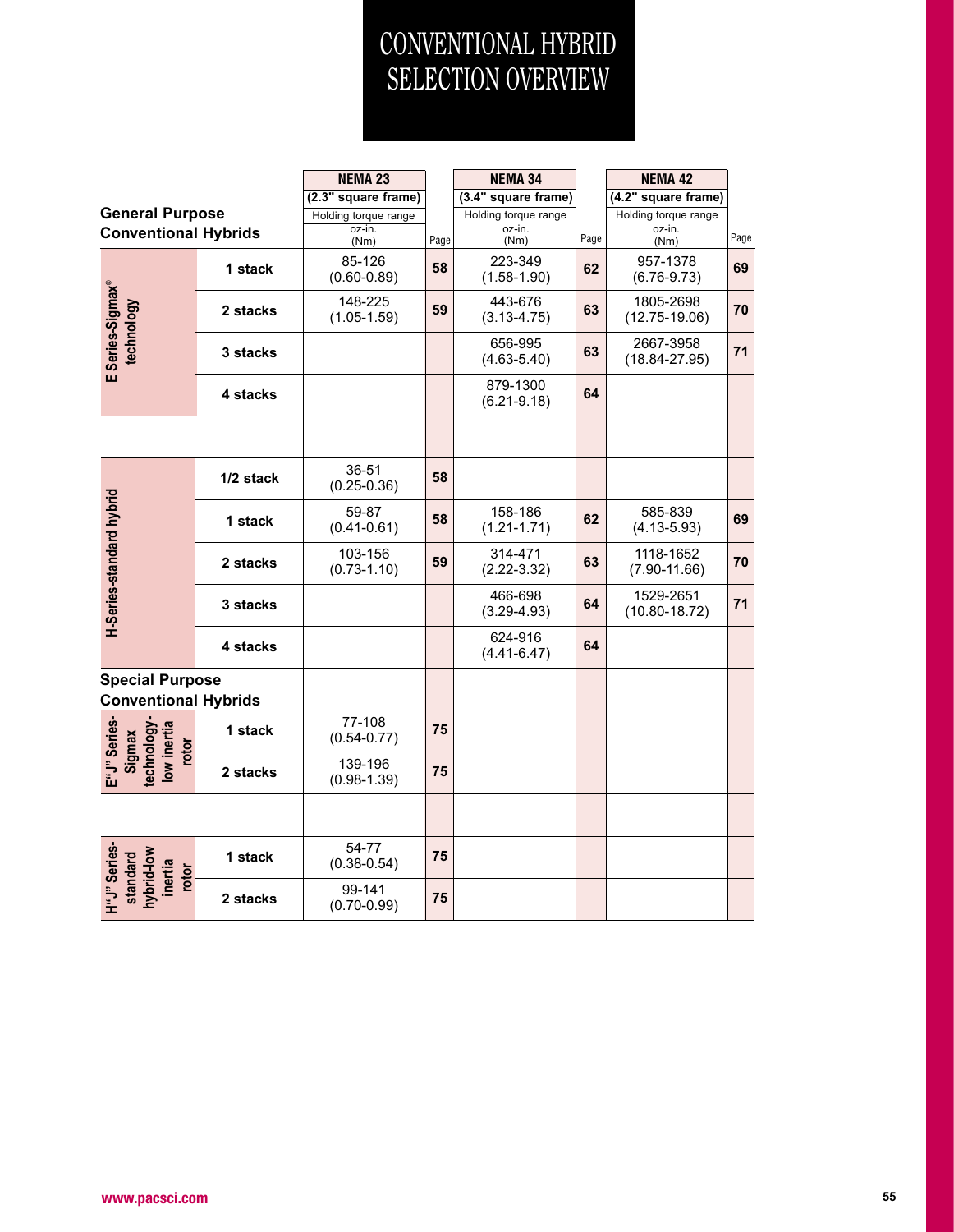# CONVENTIONAL HYBRIDSTEP MOTORS INDEX

# **How to use this section**

 This section of the catalogdeals with our extensive line of high performance hybrid step motors. If you need application assistance,please refer to pages 6 - 9. Our Selection Overview onpage 30 will also prove helpful in finding the right step motor family for yourapplication.

 Or use the index at right to quickly locate information on the NEMA 23, 34, or 42 frame hybridstep motor that is bestsuited to your application.

| General Purpose NEMA 23 Frame                                                                                                    |                                                              |
|----------------------------------------------------------------------------------------------------------------------------------|--------------------------------------------------------------|
| Model Number Code<br>Ratings & Characteristics<br><b>Mounting Dimensions</b><br>Connection Information<br><b>Encoder Options</b> | Page 55<br>Page 58-59<br>Page 60<br>Page 76-78<br>Page 79    |
| General Purpose NEMA 34 Frame                                                                                                    |                                                              |
| Model Number Code<br>Ratings & Characteristics<br><b>Mounting Dimensions</b><br>Connection Information<br><b>Encoder Options</b> | Page 61<br>Page 62-64<br>Page 65-67<br>Page 76-78<br>Page 80 |
| General Purpose NEMA 42 Frame                                                                                                    |                                                              |
|                                                                                                                                  |                                                              |
| Model Number Code<br>Ratings & Characteristics<br><b>Mounting Dimensions</b><br>Connection Information<br><b>Encoder Options</b> | Page 68<br>Page 69-71<br>Page 72<br>Page 76-78<br>Page 80    |
| Special Purpose - NEMA 23 Frame                                                                                                  |                                                              |
| Model Number Code<br>Ratings & Characteristics                                                                                   | Page 73<br>Page 75                                           |



Sigmax® technology adds flux concentrating rare earth stator magnets for highest torque and acceleration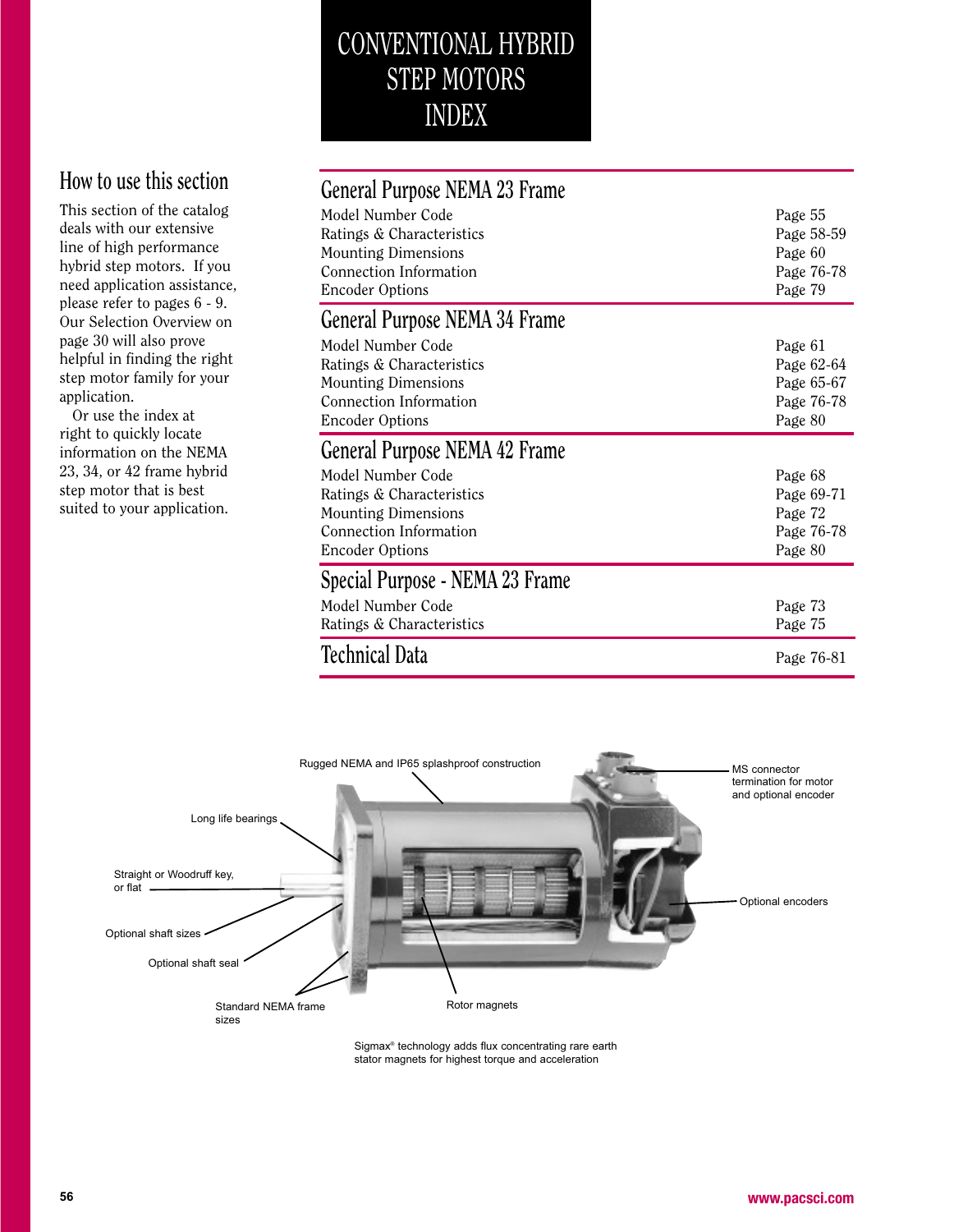# GENERAL PURPOSE— **NEMA 23 FRAME (2.3" Dia.)CONVENTIONAL HYBRIDS**

### **GENERAL PURPOSE—CONVENTIONAL HYBRIDSNEMA 23 FRAME (2.3" Dia.)**

### **MODEL NUMBER CODE**



The example model number above indicates an E series (Sigmax®) NEMA 23 frame motor with a one stack rotor. This motor is equipped with an MS connector on the end of a 12 inch cable for power, a bipolar parallel connection, a maximum torque at low speed winding and a singleended shaft with a flat.

### **HOW TO ORDER**

 Review the Motor Model Number code to assure that all options are designated. Connections, encoders and phasing diagrams start on page 76. Motor dimensions are on page 60.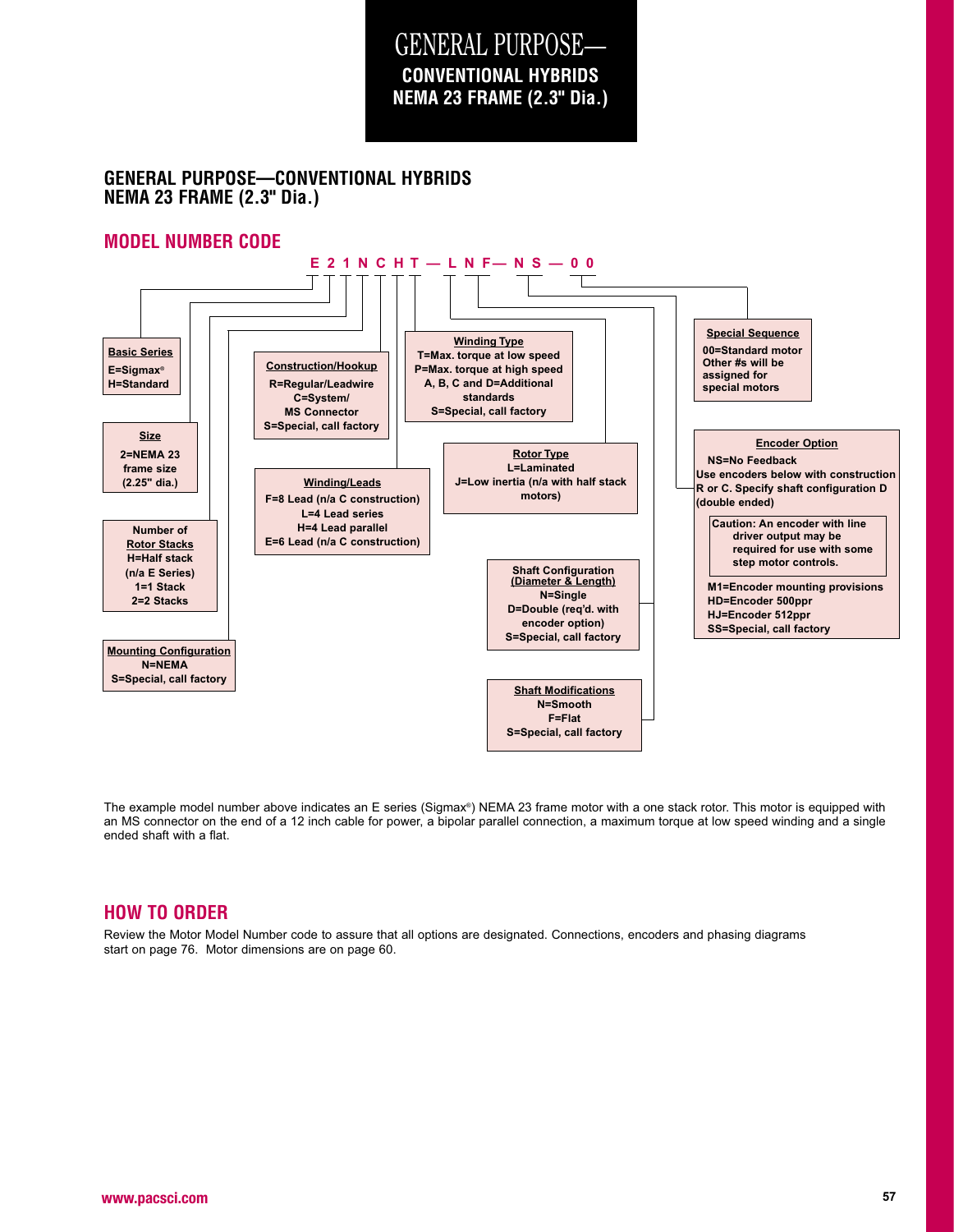# GENERAL PURPOSE—CONVENTIONAL HYBRIDS **NEMA 23 FRAME (2.3" Dia.)—Ratings and Characteristics**

Review the Model Number Code, page 55, to assure that all options are designated. Connections, encoders andphasing diagrams start on page 76. Motor dimensions are on page 60. In addition to those below, motors withcharacteristics for specific performance requirements are offered. Contact factory for more details.

| Rated currents are in<br>descending order |                                          | <b>Connection</b><br>⚠                | Holding<br><b>Torque</b><br>⚠       | Rated<br><b>Current/</b> | <b>Phase</b>                        | <b>Phase</b><br>Inductance<br>⚠ |                                              | <b>Thermal</b>                               | Rotor                                                         |               |
|-------------------------------------------|------------------------------------------|---------------------------------------|-------------------------------------|--------------------------|-------------------------------------|---------------------------------|----------------------------------------------|----------------------------------------------|---------------------------------------------------------------|---------------|
|                                           | <b>Motor</b><br>Model Number $\triangle$ | Unipolar<br>Parallel<br><b>Series</b> | (2 phases on)<br>oz-in (Nm)<br>±10% | Phase<br>⚠<br>(amps DC)  | <b>Resistance</b><br>(ohms)<br>±10% | (mH)<br><b>Typical</b>          | <b>Detent</b><br><b>Torque</b><br>oz-in (Nm) | <b>Resistance</b><br>⚠<br>$(^{\circ}C/watt)$ | Inertia<br>oz-in-S <sup>2</sup><br>$(kgm2 x 10-3)$ lbs $(kg)$ | Weight        |
| Torque range:                             | H2HNXHA-LXX-XX-00                        |                                       | 51 $(0.36)$                         | 4.9                      | 0.22                                | 0.5                             |                                              |                                              |                                                               |               |
| 36-51 oz-in.<br>.25-.36 Nm                | H2HNXLA-LXX-XX-00                        |                                       | 51 $(0.36)$                         | 2.4                      | 0.79                                | 2.0                             |                                              |                                              |                                                               |               |
|                                           | H2HNXEA-LXX-XX-00                        |                                       | 36(0.26)                            | 3.5                      | 0.41                                | 0.5                             |                                              |                                              |                                                               |               |
| <b>STANDARD</b><br><b>H2H Series</b>      | H2HNXHT-LXX-XX-00                        |                                       | 50 $(0.36)$                         | 2.5                      | 0.75                                | 1.8                             |                                              |                                              |                                                               |               |
| 1/2 rotor stack                           | H2HNXLT-LXX-XX-00                        |                                       | 50 $(0.36)$                         | 1.26                     | 2.89                                | 7.3                             | 1.6<br>(0.011)                               | 7.1                                          | 0.0010<br>(0.007)                                             | 0.9<br>(0.41) |
|                                           | H2HNXET-LXX-XX-00                        |                                       | 36(0.25)                            | 1.78                     | 1.46                                | 1.8                             |                                              |                                              |                                                               |               |
|                                           | H2HNXHB-LXX-XX-00                        |                                       | 51 $(0.36)$                         | 2.4                      | 0.79                                | 2.0                             |                                              |                                              |                                                               |               |
|                                           | H2HNXLB-LXX-XX-00                        |                                       | 51 $(0.36)$                         | 1.22                     | 3.05                                | 8.1                             |                                              |                                              |                                                               |               |
|                                           | H2HNXEB-LXX-XX-00                        |                                       | 36(0.26)                            | 1.73                     | 1.54                                | 2.0                             |                                              |                                              |                                                               |               |
| Torque range:                             | E21NXHC-LXX-XX-00                        |                                       | 120(0.85)                           | 5.8                      | 0.19                                | 0.5                             |                                              |                                              |                                                               |               |
| 85-126 oz-in.<br>.60-.89 Nm               | E21NXLC-LXX-XX-00                        |                                       | 120(0.85)                           | 2.9                      | 0.67                                | 1.9                             |                                              |                                              |                                                               |               |
| <b>SIGMAX®</b>                            | E21NXEC-LXX-XX-00                        |                                       | 85(0.60)                            | 4.1                      | 0.35                                | 0.5                             |                                              |                                              |                                                               |               |
| E21 Series                                | E21NXHA-LXX-XX-00                        |                                       | 126(0.89)                           | 5.4                      | 0.20                                | 0.6                             |                                              |                                              |                                                               |               |
| 1 rotor stack                             | E21NXLA-LXX-XX-00                        |                                       | 126(0.89)                           | 2.7                      | 0.76                                | 2.5                             |                                              |                                              |                                                               |               |
|                                           | E21NXEA-LXX-XX-00                        |                                       | 89(0.63)                            | 3.8                      | 0.40                                | 0.6                             | 4.8                                          | 6.0                                          | 0.0015                                                        | 1.2           |
|                                           | E21NXHT-LXX-XX-00                        |                                       | 123(0.87)                           | 2.8                      | 0.72                                | 2.2                             | (0.034)                                      |                                              | (0.011)                                                       | (0.55)        |
|                                           | E21NXLT-LXX-XX-00                        |                                       | 123(0.87)                           | 1.39                     | 2.8                                 | 8.7                             |                                              |                                              |                                                               |               |
|                                           | E21NXET-LXX-XX-00                        |                                       | 87(0.61)                            | 1.97                     | 1.42                                | 2.2                             |                                              |                                              |                                                               |               |
|                                           | E21NXHB-LXX-XX-00                        |                                       | 123(0.87)                           | 1.41                     | 2.73                                | 8.5                             |                                              |                                              |                                                               |               |
|                                           | E21NXLB-LXX-XX-00                        |                                       | 123(0.87)                           | 0.71                     | 10.8                                | 33.9                            |                                              |                                              |                                                               |               |
|                                           | E21NXEB-LXX-XX-00                        |                                       | 87(0.61)                            | 1.0                      | 5.42                                | 8.5                             |                                              |                                              |                                                               |               |
| Torque range:                             | H21NXHC-LXX-XX-00                        |                                       | 83 (0.58)                           | 5.8                      | 0.19                                | 0.6                             |                                              |                                              |                                                               |               |
| 59-87 oz-in.<br>.41-.61 Nm                | H21NXLC-LXX-XX-00                        |                                       | 83(0.58)                            | 2.9                      | 0.67                                | 2.2                             |                                              |                                              |                                                               |               |
|                                           | H21NXEC-LXX-XX-00                        |                                       | 59 $(0.41)$                         | 4.1                      | 0.35                                | 0.6                             |                                              |                                              |                                                               |               |
| <b>STANDARD</b><br><b>H21 Series</b>      | H21NXHA-LXX-XX-00                        |                                       | 87(0.61)                            | 5.4                      | 0.21                                | 0.7                             |                                              |                                              |                                                               |               |
| 1 rotor stack                             | H21NXLA-LXX-XX-00                        |                                       | 87(0.61)                            | 2.7                      | 0.76                                | 2.9                             |                                              |                                              |                                                               |               |
|                                           | H21NXEA-LXX-XX-00                        |                                       | 61(0.43)                            | 3.8                      | 0.40                                | 0.7                             | 2.8                                          | 6.0                                          | 0.0015                                                        | 1.2           |
|                                           | H21NXHT-LXX-XX-00                        |                                       | 85 (0.60)                           | 2.8                      | 0.72                                | 2.5                             | (0.02)                                       |                                              | (0.011)                                                       | (0.55)        |
|                                           | H21NXLT-LXX-XX-00                        |                                       | 85 (0.60)                           | 1.39                     | 2.8                                 | 10.2                            |                                              |                                              |                                                               |               |
|                                           | H21NXET-LXX-XX-00                        |                                       | 60(0.42)                            | 1.97                     | 1.42                                | 1.42                            |                                              |                                              |                                                               |               |
|                                           | H21NXHB-LXX-XX-00                        |                                       | 84 (0.60)                           | 1.41                     | 2.73                                | 9.9                             |                                              |                                              |                                                               |               |
|                                           | H21NXLB-LXX-XX-00                        |                                       | 84 (0.60)                           | 0.71                     | 10.8                                | 39.5                            |                                              |                                              |                                                               |               |
|                                           | H21NXEB-LXX-XX-00                        |                                       | 60(0.42)                            | 1.0                      | 5.42                                | 9.9                             |                                              |                                              |                                                               |               |

All ratings typical and at 25°C unless otherwise noted.

 $\sqrt{2}$  With rated current applied. Windings at 130°C and motor unmounted and in still air at 40°C (without heat sink).

- $\triangle$  An "X" in the Model Number Code indicates an undefined option. Colored letter indicates winding. See How to Order andModel Number Code on page 55.
- Motor connections are determined by the Windings/Leads designation in the Model Number Code on page 55. Note that the F designation, although not shown in the above tables, is an 8-lead option...see Terminations, page 76. In addition to the lead wire termination, terminal board and MS connector hookupfor parallel, series or unipolar operation is also available.
- Windings at 130°C and motor in still air at 40°C (without heat sink). Operation of these motors above rated current may causedemagnetization. Contact factory.
- $\mathbb{A}$  Small signal inductance as measured with impedance bridge at 1kHz, 1 amp.
- $\mathbb{A}$  Thermal resistance measured with motor hanging in still air (unmounted).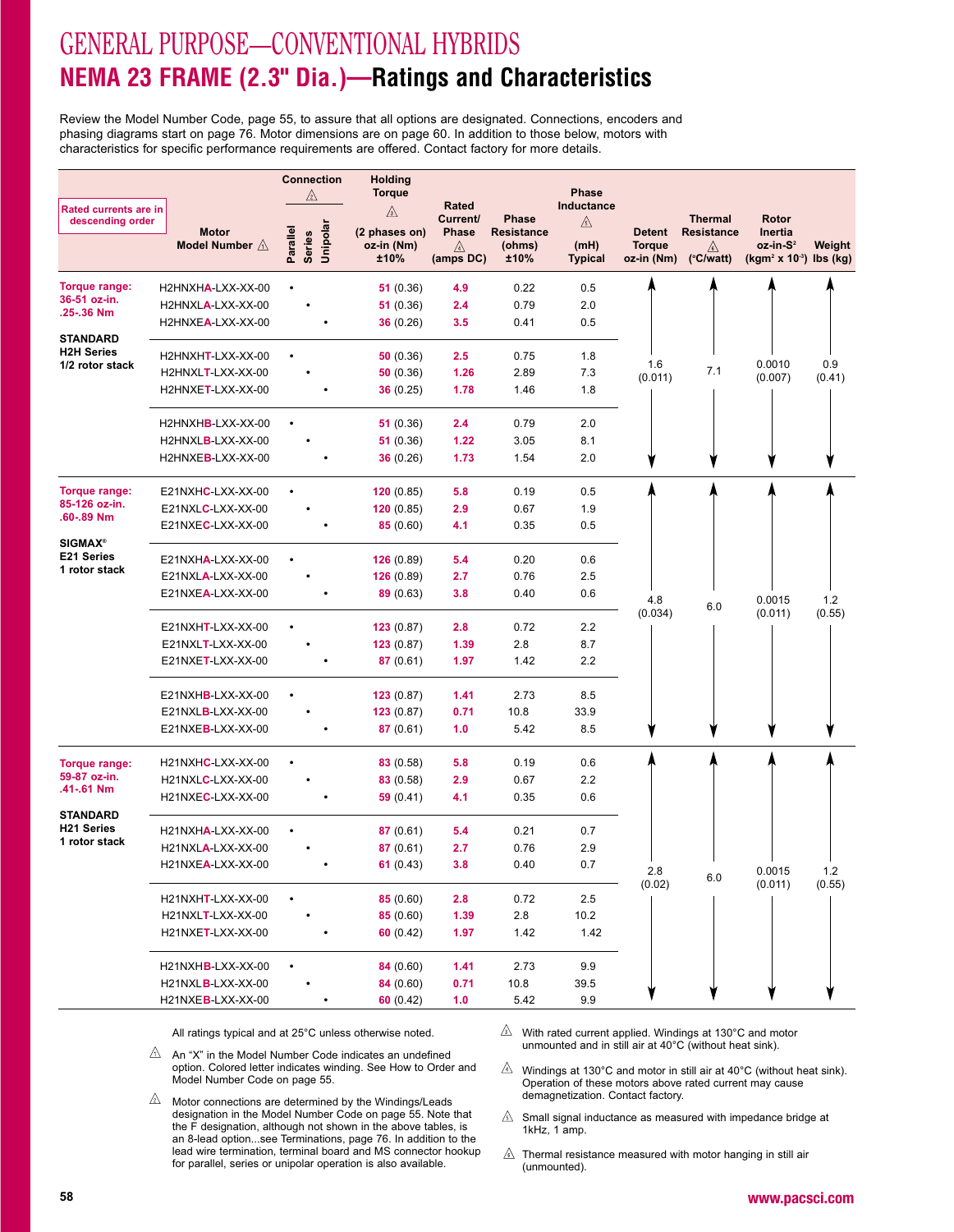# GENERAL PURPOSE—CONVENTIONAL HYBRIDS **NEMA 23 FRAME (2.3" Dia.)—Ratings and Characteristics**

Review the Model Number Code, page 55, to assure that all options are designated. Connections, encoders andphasing diagrams start on page 76. Motor dimensions are on page 60. In addition to those below, motors withcharacteristics for specific performance requirements are offered. Contact factory for more details.

|                                                  |                          | <b>Connection</b><br>⚠         | <b>Holding</b><br><b>Torque</b> |                                          |                            | <b>Phase</b>           |                             |                                     |                                                    |               |
|--------------------------------------------------|--------------------------|--------------------------------|---------------------------------|------------------------------------------|----------------------------|------------------------|-----------------------------|-------------------------------------|----------------------------------------------------|---------------|
| <b>Rated currents are in</b><br>descending order | <b>Motor</b>             |                                | ⚠<br>(2 phases on)              | <b>Rated</b><br>Current/<br><b>Phase</b> | Phase<br><b>Resistance</b> | Inductance<br>⚠        | <b>Detent</b>               | <b>Thermal</b><br><b>Resistance</b> | Rotor<br>Inertia                                   |               |
|                                                  | Model Number $\triangle$ | Series<br>Unipolar<br>Parallel | oz-in (Nm)<br>±10%              | ⚠<br>(amps DC)                           | (ohms)<br>±10%             | (mH)<br><b>Typical</b> | <b>Torque</b><br>oz-in (Nm) | ⚠<br>$(^{\circ}C/watt)$             | oz-in-S <sup>2</sup><br>$(kgm2 x 10-3)$ lbs $(kg)$ | Weight        |
| Torque range:                                    | E22NXHP-LXX-XX-00        |                                | 210(1.48)                       | 6.7                                      | 0.19                       | 0.5                    |                             |                                     |                                                    |               |
| 148-225 oz-in.<br>1.05-1.59 Nm                   | E22NXLP-LXX-XX-00        |                                | 210(1.48)                       | 3.4                                      | 0.68                       | 2.1                    |                             |                                     |                                                    |               |
|                                                  | E22NXEP-LXX-XX-00        |                                | 148(1.05)                       | 4.7                                      | 0.35                       | 0.5                    |                             |                                     |                                                    |               |
| <b>SIGMAX®</b><br><b>E22 Series</b>              |                          |                                |                                 |                                          |                            |                        |                             |                                     |                                                    |               |
| 2 rotor stacks                                   | E22NXHC-LXX-XX-00        |                                | 218(1.54)                       | 6.4                                      | 0.21                       | 0.6                    |                             |                                     |                                                    |               |
|                                                  | E22NXLC-LXX-XX-00        |                                | 218(1.54)                       | 3.2                                      | 0.73                       | 2.5                    |                             |                                     |                                                    |               |
|                                                  | E22NXEC-LXX-XX-00        |                                | 154(1.09)                       | 4.5                                      | 0.38                       | 0.6                    |                             |                                     |                                                    |               |
|                                                  | E22NXHT-LXX-XX-00        |                                | 223(1.58)                       | 5.0                                      | 0.33                       | 1.1                    | 9.6                         |                                     |                                                    |               |
|                                                  | E22NXLT-LXX-XX-00        |                                | 223(1.58)                       | 2.5                                      | 1.2                        | 4.5                    | (0.068)                     | 4.4                                 | 0.0031<br>(0.022)                                  | 2.1<br>(0.95) |
|                                                  | E22NXET-LXX-XX-00        |                                | 158(1.12)                       | 3.5                                      | 0.62                       | 1.1                    |                             |                                     |                                                    |               |
|                                                  | E22NXHB-LXX-XX-00        |                                | 225(1.59)                       | 3.1                                      | 0.79                       | 2.9                    |                             |                                     |                                                    |               |
|                                                  | E22NXLB-LXX-XX-00        |                                | 225(1.59)                       | 1.6                                      | 3.07                       | 11.8                   |                             |                                     |                                                    |               |
|                                                  | E22NXEB-LXX-XX-00        |                                | 159(1.12)                       | 2.2                                      | 1.55                       | 2.9                    |                             |                                     |                                                    |               |
|                                                  |                          |                                |                                 |                                          |                            |                        |                             |                                     |                                                    |               |
|                                                  | E22NXHD-LXX-XX-00        |                                | 225(1.59)                       | 2.4                                      | 1.25                       | 4.7                    |                             |                                     |                                                    |               |
|                                                  | E22NXLD-LXX-XX-00        |                                | 225(1.59)                       | 1.22                                     | 4.91                       | 19.0                   |                             |                                     |                                                    |               |
|                                                  | E22NXED-LXX-XX-00        |                                | 159(1.12)                       | 1.72                                     | 2.47                       | 4.7                    |                             |                                     |                                                    |               |
| Torque range:                                    | H22NXHP-LXX-XX-00        |                                | 146(1.03)                       | 6.7                                      | 0.19                       | 0.6                    |                             |                                     |                                                    |               |
| 103-156 oz-in.                                   | H22NXLP-LXX-XX-00        |                                | 146(1.03)                       | 3.4                                      | 0.68                       | 2.4                    |                             |                                     |                                                    |               |
| .73-1.10 Nm                                      | H22NXEP-LXX-XX-00        |                                | 103(0.73)                       | 4.7                                      | 0.35                       | 0.6                    |                             |                                     |                                                    |               |
| <b>STANDARD</b>                                  |                          |                                |                                 |                                          |                            |                        |                             |                                     |                                                    |               |
| <b>H22 Series</b><br>2 rotor stacks              | H22NXHC-LXX-XX-00        |                                | 151(1.07)                       | 6.4                                      | 0.21                       | 0.7                    |                             |                                     |                                                    |               |
|                                                  | H22NXLC-LXX-XX-00        |                                | 151(1.07)                       | 3.2                                      | 0.73                       | 2.9                    |                             |                                     |                                                    |               |
|                                                  | H22NXEC-LXX-XX-00        |                                | 107(0.75)                       | 4.5                                      | 0.38                       | 0.7                    |                             |                                     |                                                    |               |
|                                                  | H22NXHT-LXX-XX-00        |                                | 155(1.09)                       | 5.0                                      | 0.33                       | 1.3                    |                             |                                     |                                                    |               |
|                                                  | H22NXLT-LXX-XX-00        |                                | 155(1.09)                       | 2.5                                      | 1.2                        | 5.1                    | 4.6<br>(0.032)              | 4.4                                 | 0.0031<br>(0.022)                                  | 2.1<br>(0.95) |
|                                                  | H22NXET-LXX-XX-00        |                                | 109(0.77)                       | 3.5                                      | 0.62                       | 1.3                    |                             |                                     |                                                    |               |
|                                                  | H22NXHB-LXX-XX-00        |                                | 156(1.10)                       | 3.1                                      | 0.79                       | 3.4                    |                             |                                     |                                                    |               |
|                                                  | H22NXLB-LXX-XX-00        |                                | 156(1.10)                       | 1.54                                     | 3.07                       | 13.5                   |                             |                                     |                                                    |               |
|                                                  | H22NXEB-LXX-XX-00        |                                | 110(0.78)                       | 2.2                                      | 1.55                       | 3.4                    |                             |                                     |                                                    |               |
|                                                  | H22NXHD-LXX-XX-00        |                                | 156(1.10)                       | 2.4                                      | 1.25                       | 5.5                    |                             |                                     |                                                    |               |
|                                                  | H22NXLD-LXX-XX-00        |                                | 156(1.10)                       | 1.22                                     | 4.91                       | 21.8                   |                             |                                     |                                                    |               |
|                                                  | H22NXED-LXX-XX-00        |                                | 110(0.78)                       | 1.72                                     | 2.47                       | 5.5                    |                             |                                     |                                                    |               |
|                                                  |                          |                                |                                 |                                          |                            |                        |                             |                                     |                                                    |               |

- $\triangle$  An "X" in the Model Number Code indicates an undefined option. Colored letter indicates winding. See How to Order andModel Number Code on page 55.
- $\sqrt{2}$  Motor connections are determined by the Windings/Leads designation in the Model Number Code on page 55. Note that the F designation, although not shown in the above tables, is an 8-lead option...see Terminations, page 76. In addition to the lead wire termination, terminal board and MS connector hookupfor parallel, series or unipolar operation is also available.
- $\triangle$  With rated current applied. Windings at 130°C and motor unmounted and in still air at 40°C (without heat sink).
- $\hat{\mathbb{A}}$  Windings at 130°C and motor in still air at 40°C (without heat sink). Operation of these motors above rated current may causedemagnetization. Contact factory.
- Small signal inductance as measured with impedance bridge at 1kHz, 1 amp.
- $\mathbb A$  Thermal resistance measured with motor hanging in still air (unmounted).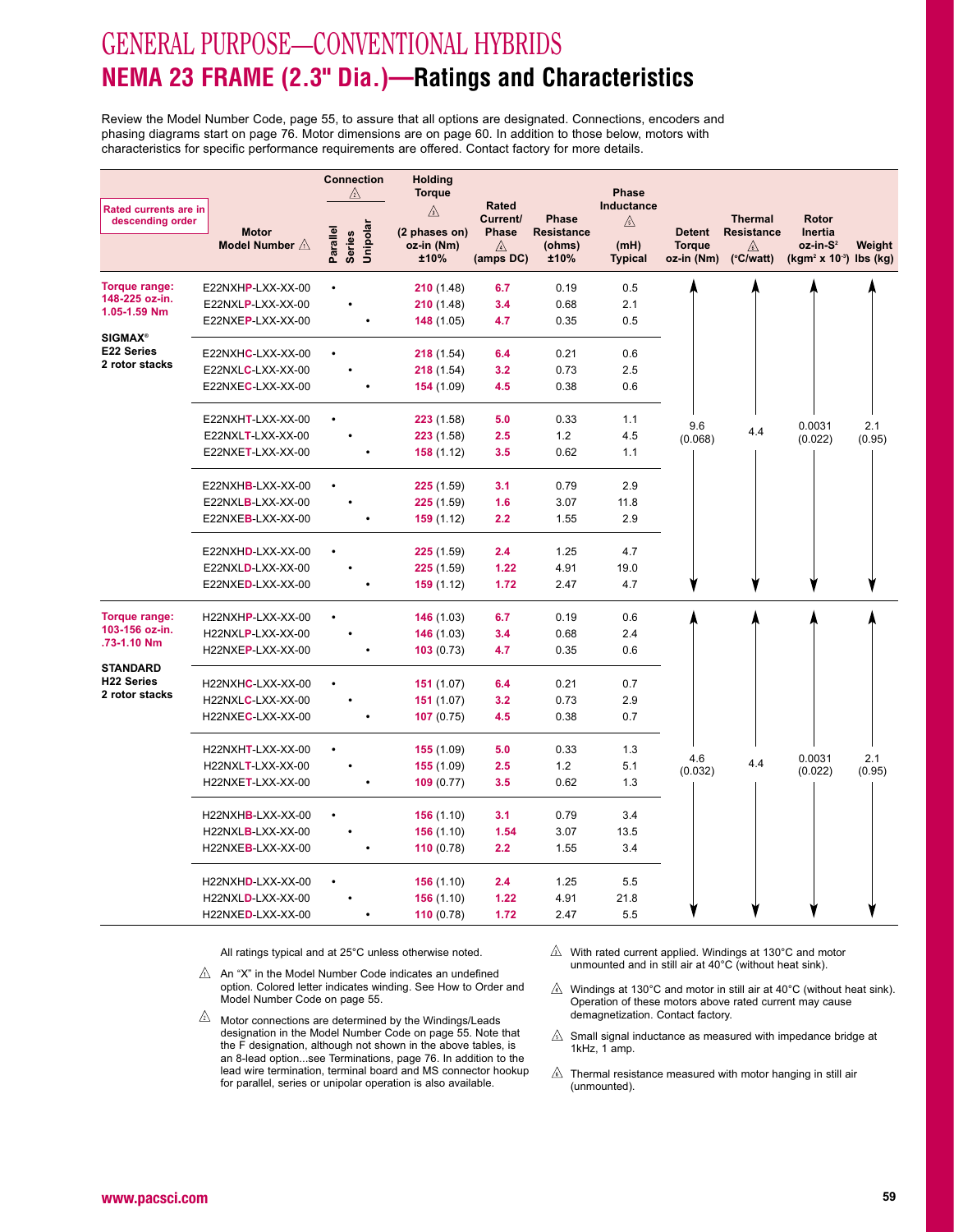in. (metric dimensions for ref. only) mm

### **NEMA 23 FRAME**

(See page 76 for Technical Data)



### **REGULAR CONSTRUCTION/LEADWIRE HOOKUP=R**

NOTE:

MOTOR LEADS: #22 AWG , <sup>12.0</sup> MINIMUM. ,<br>304.8

.7218,29  $\varnothing$   $\frac{(1.812)}{(46,02)}$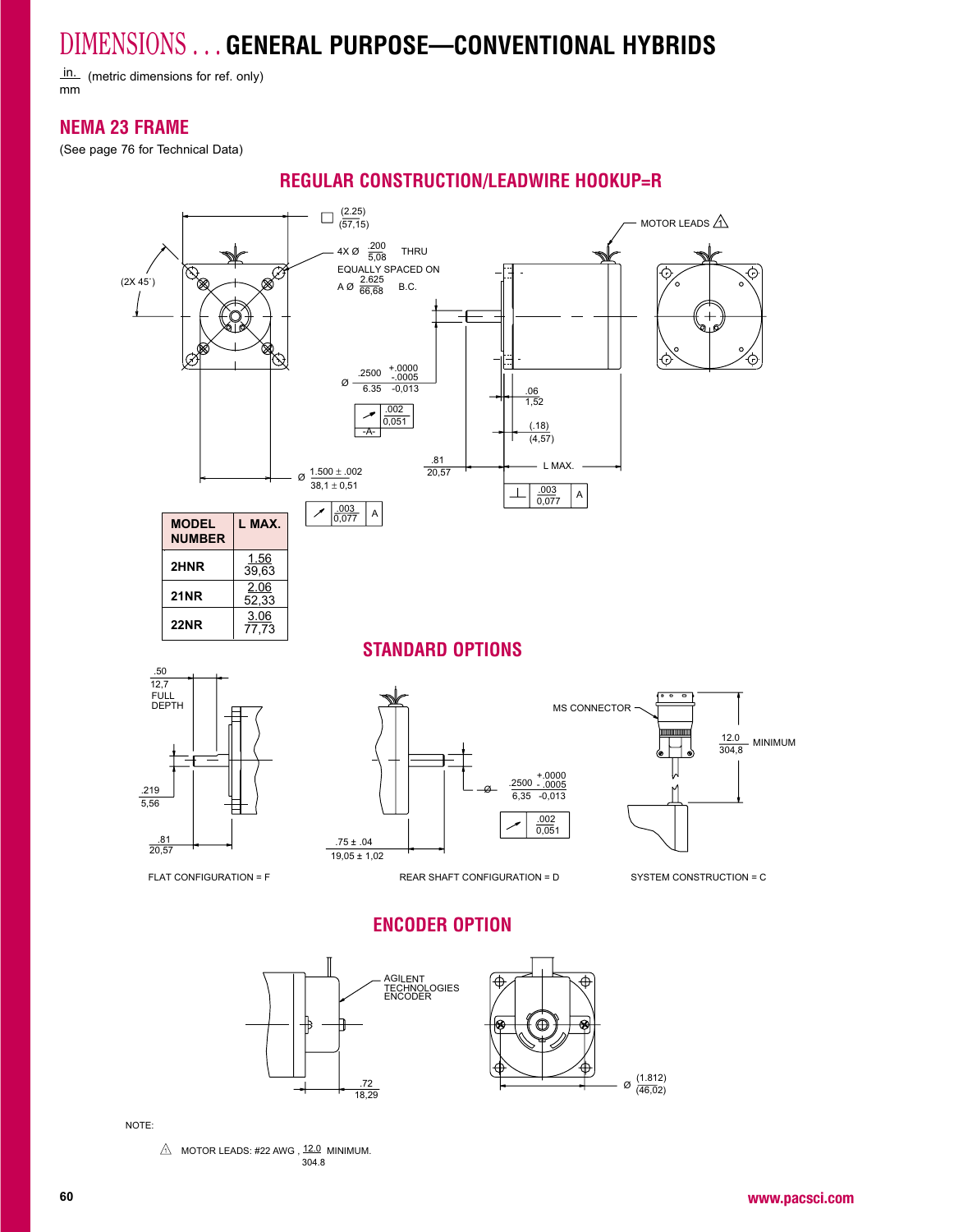# GENERAL PURPOSE— **NEMA 34 FRAME (3.4" Dia.)CONVENTIONAL HYBRIDS**

### **MODEL NUMBER CODE**



The example model number above indicates an E series (Sigmax®) NEMA 34 frame motor with a three stack rotor. This motor is equipped with heavy duty front end bell and shaft, and sealed system rear end bell with MS connectors. It also has a bipolar parallel connection, amaximum torque at high speed winding, a straight keyway, encoder mounting provisions and a shaft seal.

#### **HOW TO ORDER**

 Review the Motor Model Number Code above to assure that all options are designated. Connections, encoders and phasing diagrams start on page 76. Motor dimensions start on page 65.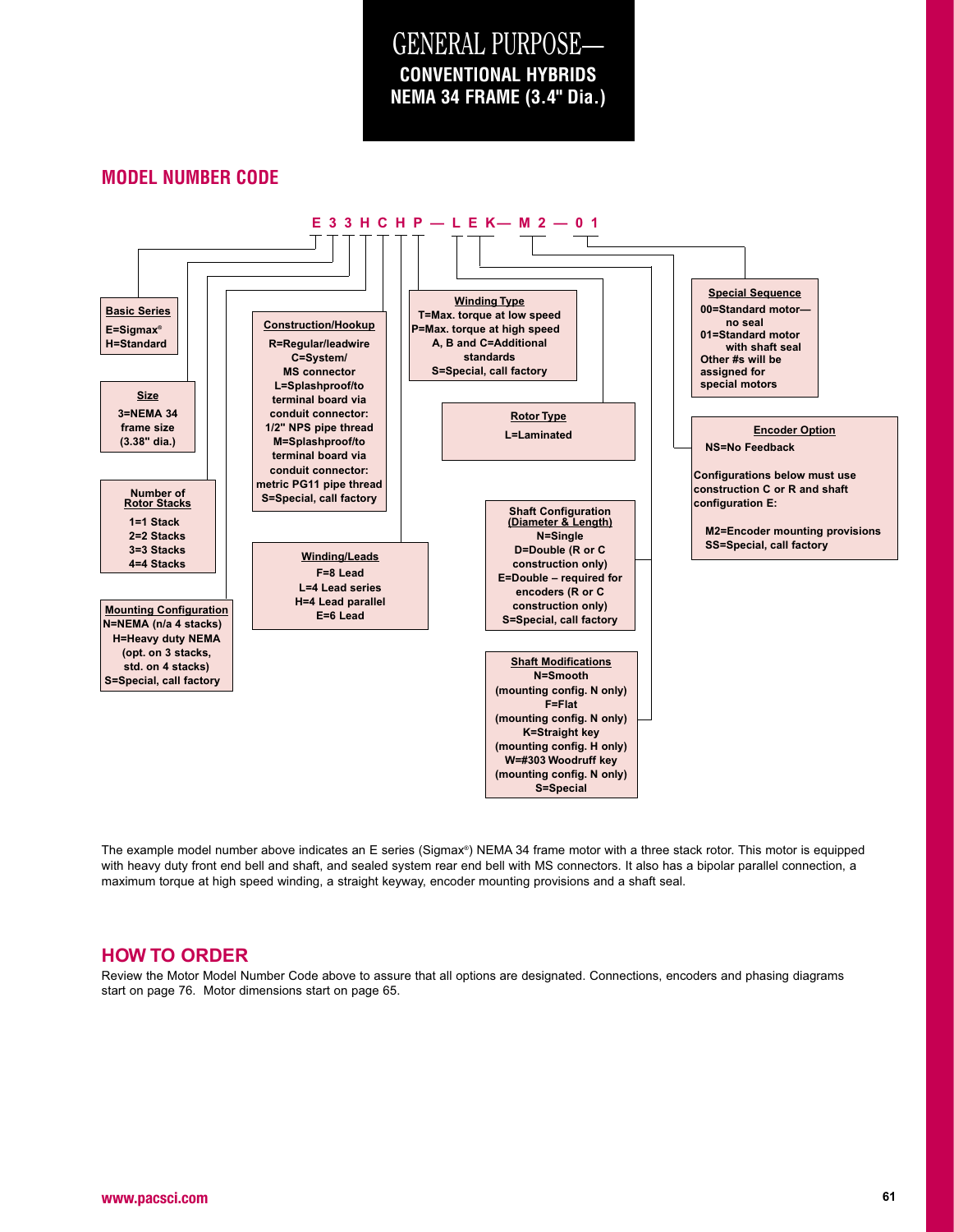# GENERAL PURPOSE—CONVENTIONAL HYBRIDS**NEMA 34 FRAME (3.4" Dia.)—Ratings and Characteristics**

Review the Model Number Code, page 61, to assure that all options are designated. Connections, encoders and phasing diagrams start on page 76. Motor dimensions start on page 65. In addition to those below, motors withcharacteristics for specific performance requirements are offered. Contact factory for more details.

|                                                  |                          | <b>Connection</b><br>⚠         | <b>Holding</b><br><b>Torque</b> |                                                 |                            | Phase                  |                             |                                     |                                                                         |        |
|--------------------------------------------------|--------------------------|--------------------------------|---------------------------------|-------------------------------------------------|----------------------------|------------------------|-----------------------------|-------------------------------------|-------------------------------------------------------------------------|--------|
| <b>Rated currents are in</b><br>descending order | <b>Motor</b>             |                                | $\mathbb{A}$<br>(2 phases on)   | <b>Rated</b><br><b>Current/</b><br><b>Phase</b> | Phase<br><b>Resistance</b> | Inductance<br>⚠        | <b>Detent</b>               | <b>Thermal</b><br><b>Resistance</b> | Rotor<br>Inertia                                                        |        |
|                                                  | Model Number $\triangle$ | Series<br>Unipolar<br>Parallel | oz-in (Nm)<br>±10%              | ⚠<br>(amps DC)                                  | (ohms)<br>±10%             | (mH)<br><b>Typical</b> | <b>Torque</b><br>oz-in (Nm) | ⚠<br>$(^{\circ}C/watt)$             | oz-in-S <sup>2</sup><br>(kgm <sup>2</sup> x 10 <sup>-3</sup> ) lbs (kg) | Weight |
| Torque range:                                    | E31NXHP-LXX-XX-00        |                                | 344(2.43)                       | 8.4                                             | 0.13                       | 1.1                    |                             |                                     |                                                                         |        |
| 223-349 oz-in.<br>1.58-1.90 Nm                   | E31NXLP-LXX-XX-00        |                                | 344(2.43)                       | 4.2                                             | 0.52                       | 4.4                    |                             |                                     |                                                                         |        |
|                                                  | E31NXEP-LXX-XX-00        |                                | 243 (1.72)                      | 5.9                                             | 0.27                       | 1.1                    |                             |                                     |                                                                         |        |
| <b>SIGMAX®</b><br>E31 Series                     | E31NXHA-LXX-XX-00        |                                | 349(2.47)                       | 8.2                                             | 0.14                       | 1.2                    |                             |                                     |                                                                         |        |
| 1 rotor stack                                    | E31NXLA-LXX-XX-00        |                                | 349(2.47)                       | 4.1                                             | 0.55                       | 4.9                    |                             |                                     |                                                                         |        |
|                                                  | E31NXEA-LXX-XX-00        |                                | 247 (1.74)                      | 5.8                                             | 0.28                       | 1.2                    |                             |                                     |                                                                         |        |
|                                                  | E31NXHB-LXX-XX-00        |                                | 316(2.23)                       | 5.9                                             | 0.24                       | 1.7                    | 22                          |                                     | 0.0083                                                                  | 3.2    |
|                                                  | E31NXLB-LXX-XX-00        |                                | 316(2.23)                       | 3.0                                             | 0.94                       | 6.9                    | (0.16)                      | 3.9                                 | (0.059)                                                                 | (1.45) |
|                                                  | E31NXEB-LXX-XX-00        |                                | 224 (1.58)                      | 4.2                                             | 0.50                       | 1.7                    |                             |                                     |                                                                         |        |
|                                                  | E31NXHT-LXX-XX-00        |                                | 337 (2.38)                      | 5.4                                             | 0.29                       | 2.5                    |                             |                                     |                                                                         |        |
|                                                  | E31NXLT-LXX-XX-00        |                                | 337(2.38)                       | 2.7                                             | 1.12                       | 10.0                   |                             |                                     |                                                                         |        |
|                                                  | E31NXET-LXX-XX-00        |                                | <b>238</b> (1.68)               | 3.8                                             | 0.59                       | 2.5                    |                             |                                     |                                                                         |        |
|                                                  | E31NXHC-LXX-XX-00        |                                | 316(2.23)                       | 3.0                                             | 0.94                       | 6.9                    |                             |                                     |                                                                         |        |
|                                                  | E31NXLC-LXX-XX-00        |                                | 316(2.23)                       | 1.48                                            | 3.73                       | 27.6                   |                             |                                     |                                                                         |        |
|                                                  | E31NXEC-LXX-XX-00        |                                | 223(1.58)                       | 2.1                                             | 1.89                       | 6.9                    |                             |                                     |                                                                         |        |
| Torque range:<br>158-186 oz-in.                  | H31NXHP-LXX-XX-00        |                                | 239(1.69)                       | 8.4                                             | 0.13                       | 1.0                    |                             |                                     |                                                                         |        |
| 1.12-1.71 Nm                                     | H31NXLP-LXX-XX-00        |                                | 239(1.69)                       | 4.2                                             | 0.52                       | 4.0                    |                             |                                     |                                                                         |        |
| <b>STANDARD</b>                                  | H31NXEP-LXX-XX-00        |                                | 169 (1.20)                      | 5.9                                             | 0.27                       | 1.0                    |                             |                                     |                                                                         |        |
| <b>H31 Series</b>                                | H31NXHA-LXX-XX-00        |                                | 242 (1.71)                      | 8.2                                             | 0.14                       | 1.1                    |                             |                                     |                                                                         |        |
| 1 rotor stack                                    | H31NXLA-LXX-XX-00        |                                | 242 (1.71)                      | 4.1                                             | 0.50                       | 4.5                    |                             |                                     |                                                                         |        |
|                                                  | H31NXEA-LXX-XX-00        |                                | 171(1.21)                       | 5.8                                             | 0.28                       | 1.1                    |                             |                                     |                                                                         |        |
|                                                  | H31NXHB-LXX-XX-00        |                                | 224 (1.58)                      | 5.9                                             | 0.24                       | 1.6                    | 8.8                         |                                     | 0.0083                                                                  | 3.2    |
|                                                  | H31NXLB-LXX-XX-00        |                                | 224 (1.58)                      | 3.0                                             | 0.94                       | 6.4                    | (0.062)                     | 3.9                                 | (0.059)                                                                 | (1.45) |
|                                                  | H31NXEB-LXX-XX-00        |                                | 158(1.12)                       | 4.2                                             | 0.50                       | 1.6                    |                             |                                     |                                                                         |        |
|                                                  | H31NXHT-LXX-XX-00        |                                | 236(1.66)                       | 5.4                                             | 0.29                       | 2.3                    |                             |                                     |                                                                         |        |
|                                                  | H31NXLT-LXX-XX-00        |                                | 236(1.66)                       | 2.7                                             | 1.12                       | 9.3                    |                             |                                     |                                                                         |        |
|                                                  | H31NXET-LXX-XX-00        |                                | 167 (1.18)                      | 3.8                                             | 0.59                       | 2.3                    |                             |                                     |                                                                         |        |
|                                                  | H31NXHC-LXX-XX-00        |                                | 224 (1.58)                      | 3.0                                             | 0.94                       | 6.4                    |                             |                                     |                                                                         |        |
|                                                  | H31NXLC-LXX-XX-00        |                                | 224 (1.58)                      | 1.48                                            | 3.73                       | 25.8                   |                             |                                     |                                                                         |        |
|                                                  | H31NXEC-LXX-XX-00        |                                | 158(1.12)                       | 2.1                                             | 1.89                       | 6.4                    |                             |                                     |                                                                         |        |

- $\triangle$  An "X" in the Model Number Code indicates an undefined option. Colored letter indicates winding. See How to Order andModel Number Code on page 61.
- $\sqrt{2}$  Motor connections are determined by the Windings/Leads designation in the Model Number Code on page 61. Note that the F designation, although not shown in the above tables, is an 8-lead option...see Terminations, page 76. In addition to the lead wire termination, terminal board and MS connector hookupfor parallel, series or unipolar operation is also available.
- With rated current applied. Windings at 130°C and motor unmounted and in still air at 40°C (without heat sink).
- Windings at 130°C and motor in still air at 40°C (without heat sink). Operation of these motors above rated current may causedemagnetization. Contact factory.
- $\mathbb{A}$  Small signal inductance as measured with impedance bridge at 1kHz, 1 amp.
- $\mathbb{A}$  Thermal resistance measured with motor hanging in still air (unmounted).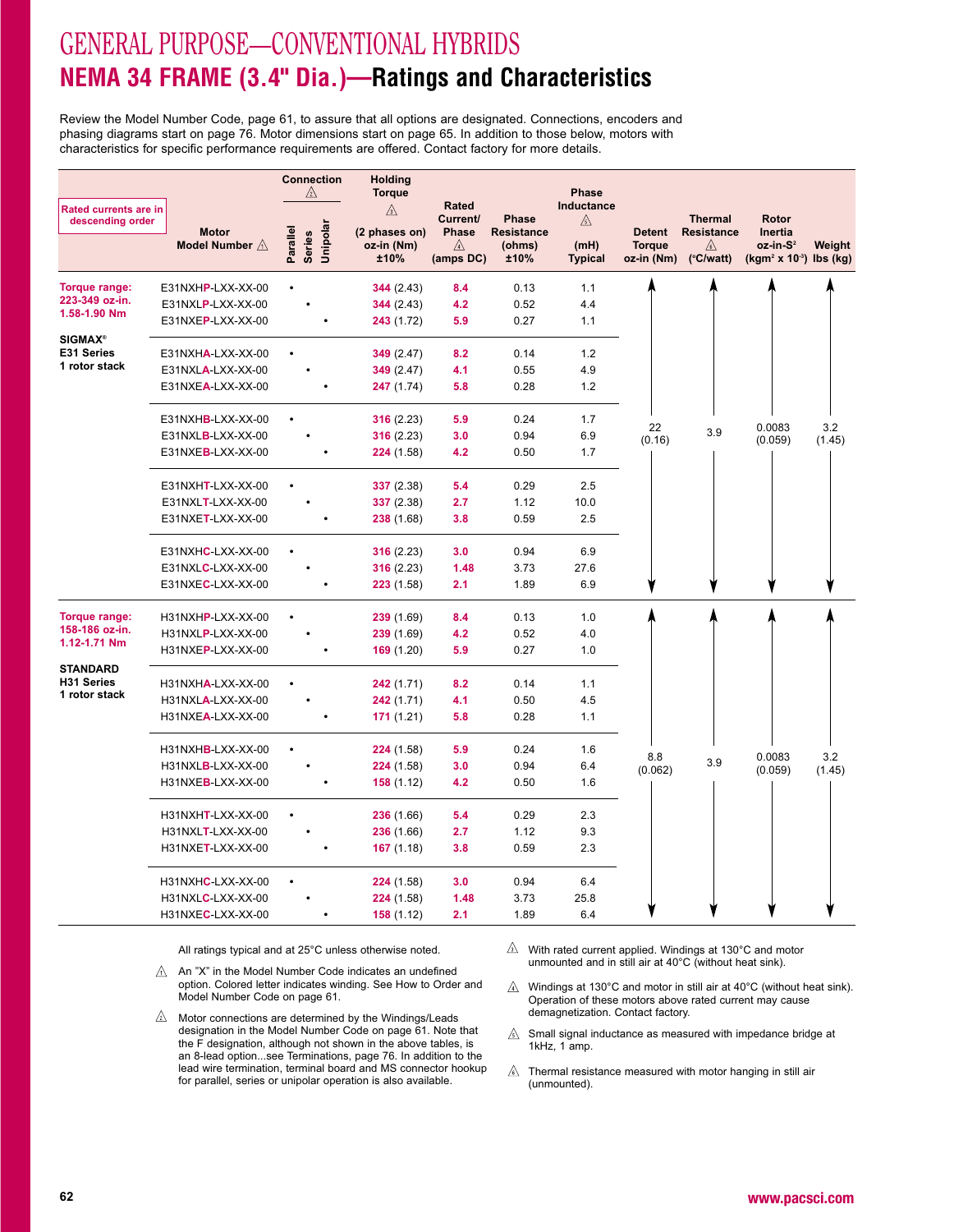# GENERAL PURPOSE—CONVENTIONAL HYBRIDS **NEMA 34 FRAME (3.4" Dia.)—Ratings and Characteristics (Con't)**

Review the Model Number Code, page 61, to assure that all options are designated. Connections, encoders and phasing diagrams start on page 76. Motor dimensions start on page 65. In addition to those below, motors withcharacteristics for specific performance requirements are offered. Contact factory for more details.

| Rated currents are in<br>⚠<br>Current/<br><b>Thermal</b><br>Phase<br>Rotor<br>$\mathbb{A}$<br>descending order<br>Unipolar<br>Parallel<br>Phase<br><b>Resistance</b><br><b>Motor</b><br>(2 phases on)<br><b>Resistance</b><br><b>Detent</b><br>Inertia<br><b>Series</b><br>Model Number $\triangle$<br><b>Torque</b><br>oz-in-S <sup>2</sup><br>oz-in (Nm)<br>⚠<br>(ohms)<br>(mH)<br>Weight<br>⚠<br>±10%<br>(amps DC)<br>±10%<br><b>Typical</b><br>oz-in (Nm)<br>$(^{\circ}C/watt)$<br>$(kgm2 × 10-3)$ lbs $(kg)$<br>Torque range:<br>2.2<br>E32NXHP-LXX-XX-00<br>673 (4.75)<br>8.1<br>0.19<br>443-673 oz-in.<br>E32NXLP-LXX-XX-00<br>673 (4.75)<br>4.1<br>0.74<br>8.9<br>3.13-4.75 Nm<br>E32NXEP-LXX-XX-00<br>476 (3.36)<br>5.7<br>2.2<br>0.39<br><b>SIGMAX®</b><br>E32 Series<br>E32NXHA-LXX-XX-00<br>627 (4.43)<br>5.6<br>0.39<br>3.7<br>0.0170<br>5.3<br>42<br>2 rotor stacks<br>2.7<br>E32NXLA-LXX-XX-00<br>2.8<br>15.0<br>627 (4.43)<br>1.51<br>(0.3)<br>(0.120)<br>(2.41)<br>E32NXEA-LXX-XX-00<br>0.78<br>3.7<br>443 (3.13)<br>4.0<br>E32NXHT-LXX-XX-00<br>659 (4.66)<br>5.2<br>0.44<br>5.0<br>2.6<br>1.74<br>E32NXLT-LXX-XX-00<br>659 (4.66)<br>19.9<br>E32NXET-LXX-XX-00<br>3.7<br>5.0<br>466 (3.29)<br>0.89<br>Torque range:<br>471 (3.32)<br>2.4<br>H32NXHP-LXX-XX-00<br>8.1<br>0.19<br>314-471 oz-in.<br>471 (3.32)<br>4.1<br>0.74<br>9.6<br>H32NXLP-LXX-XX-00<br>2.22-3.32 Nm<br>H32NXEP-LXX-XX-00<br>333(2.35)<br>5.7<br>0.39<br>2.4<br><b>STANDARD</b><br><b>H32 Series</b><br>H32NXHA-LXX-XX-00<br>445 (3.14)<br>5.6<br>0.39<br>4.1<br>2 rotor stacks<br>0.0170<br>5.3<br>18<br>16.2<br>2.7<br>H32NXLA-LXX-XX-00<br>445 (3.14)<br>2.8<br>1.51<br>(0.3)<br>(0.120)<br>(2.41)<br>H32NXEA-LXX-XX-00<br>314(2.22)<br>4.0<br>0.78<br>4.1<br>H32NXHT-LXX-XX-00<br>463 (3.27)<br>5.2<br>0.44<br>5.4<br>463 (3.27)<br>2.6<br>1.74<br>21.6<br>H32NXLT-LXX-XX-00<br>H32NXET-LXX-XX-00<br>328 (2.31)<br>3.7<br>5.4<br>0.89<br>Torque range:<br>E33NXHC-LXX-XX-00<br>927(6.55)<br>11.1<br>0.15<br>1.3<br>656-995 oz-in.<br>E33NXLC-LXX-XX-00<br>927(6.55)<br>5.5<br>0.59<br>5.3<br>4.63-5.40 Nm<br>E33NXEC-LXX-XX-00<br>7.8<br>656 (4.63)<br>0.29<br>1.3<br><b>SIGMAX®</b><br>E33 Series<br>940(6.64)<br>8.6<br>E33NXHA-LXX-XX-00<br>0.23<br>2.3<br>3 rotor stacks<br>E33NXLA-LXX-XX-00<br>940(6.64)<br>4.3<br>0.87<br>9.1<br>E33NXEA-LXX-XX-00<br>6.1<br>664 (4.69)<br>0.46<br>2.3<br>E33NXHP-LXX-XX-00<br>995(7.02)<br>7.9<br>0.26<br>3.1<br>64<br>.0250<br>7.6<br>2.0<br>E33NXLP-LXX-XX-00<br>995(7.02)<br>4.0<br>1.02<br>12.6<br>(0.45)<br>(0.176)<br>(3.45)<br>E33NXEP-LXX-XX-00<br>5.6<br>3.1<br>703(4.97)<br>0.54<br>939 (6.63)<br>5.4<br>5.7<br>E33NXHB-LXX-XX-00<br>0.55<br>2.7<br>22.9<br>E33NXLB-LXX-XX-00<br>939 (6.63)<br>2.17<br>E33NXEB-LXX-XX-00<br>664 (4.69)<br>3.8<br>5.7<br>1.11<br>975 (6.88)<br>E33NXHT-LXX-XX-00<br>5.1<br>0.61<br>7.1<br>E33NXLT-LXX-XX-00<br>975 (6.88)<br>2.6<br>2.41<br>28.2<br>E33NXET-LXX-XX-00<br>689 (4.87)<br>3.6<br>1.23<br>7.1 |  | <b>Connection</b><br>⚠ | Holding<br><b>Torque</b> | <b>Rated</b> | <b>Phase</b><br>Inductance |  |  |
|--------------------------------------------------------------------------------------------------------------------------------------------------------------------------------------------------------------------------------------------------------------------------------------------------------------------------------------------------------------------------------------------------------------------------------------------------------------------------------------------------------------------------------------------------------------------------------------------------------------------------------------------------------------------------------------------------------------------------------------------------------------------------------------------------------------------------------------------------------------------------------------------------------------------------------------------------------------------------------------------------------------------------------------------------------------------------------------------------------------------------------------------------------------------------------------------------------------------------------------------------------------------------------------------------------------------------------------------------------------------------------------------------------------------------------------------------------------------------------------------------------------------------------------------------------------------------------------------------------------------------------------------------------------------------------------------------------------------------------------------------------------------------------------------------------------------------------------------------------------------------------------------------------------------------------------------------------------------------------------------------------------------------------------------------------------------------------------------------------------------------------------------------------------------------------------------------------------------------------------------------------------------------------------------------------------------------------------------------------------------------------------------------------------------------------------------------------------------------------------------------------------------------------------------------------------------------------------------------------------------------------------------------------------------------------------------------------------------------------------------------------------------------------------------------------------------------------------------------------------------------------------------------------------------------------------------------------------------------------------|--|------------------------|--------------------------|--------------|----------------------------|--|--|
|                                                                                                                                                                                                                                                                                                                                                                                                                                                                                                                                                                                                                                                                                                                                                                                                                                                                                                                                                                                                                                                                                                                                                                                                                                                                                                                                                                                                                                                                                                                                                                                                                                                                                                                                                                                                                                                                                                                                                                                                                                                                                                                                                                                                                                                                                                                                                                                                                                                                                                                                                                                                                                                                                                                                                                                                                                                                                                                                                                                      |  |                        |                          |              |                            |  |  |
|                                                                                                                                                                                                                                                                                                                                                                                                                                                                                                                                                                                                                                                                                                                                                                                                                                                                                                                                                                                                                                                                                                                                                                                                                                                                                                                                                                                                                                                                                                                                                                                                                                                                                                                                                                                                                                                                                                                                                                                                                                                                                                                                                                                                                                                                                                                                                                                                                                                                                                                                                                                                                                                                                                                                                                                                                                                                                                                                                                                      |  |                        |                          |              |                            |  |  |
|                                                                                                                                                                                                                                                                                                                                                                                                                                                                                                                                                                                                                                                                                                                                                                                                                                                                                                                                                                                                                                                                                                                                                                                                                                                                                                                                                                                                                                                                                                                                                                                                                                                                                                                                                                                                                                                                                                                                                                                                                                                                                                                                                                                                                                                                                                                                                                                                                                                                                                                                                                                                                                                                                                                                                                                                                                                                                                                                                                                      |  |                        |                          |              |                            |  |  |
|                                                                                                                                                                                                                                                                                                                                                                                                                                                                                                                                                                                                                                                                                                                                                                                                                                                                                                                                                                                                                                                                                                                                                                                                                                                                                                                                                                                                                                                                                                                                                                                                                                                                                                                                                                                                                                                                                                                                                                                                                                                                                                                                                                                                                                                                                                                                                                                                                                                                                                                                                                                                                                                                                                                                                                                                                                                                                                                                                                                      |  |                        |                          |              |                            |  |  |
|                                                                                                                                                                                                                                                                                                                                                                                                                                                                                                                                                                                                                                                                                                                                                                                                                                                                                                                                                                                                                                                                                                                                                                                                                                                                                                                                                                                                                                                                                                                                                                                                                                                                                                                                                                                                                                                                                                                                                                                                                                                                                                                                                                                                                                                                                                                                                                                                                                                                                                                                                                                                                                                                                                                                                                                                                                                                                                                                                                                      |  |                        |                          |              |                            |  |  |
|                                                                                                                                                                                                                                                                                                                                                                                                                                                                                                                                                                                                                                                                                                                                                                                                                                                                                                                                                                                                                                                                                                                                                                                                                                                                                                                                                                                                                                                                                                                                                                                                                                                                                                                                                                                                                                                                                                                                                                                                                                                                                                                                                                                                                                                                                                                                                                                                                                                                                                                                                                                                                                                                                                                                                                                                                                                                                                                                                                                      |  |                        |                          |              |                            |  |  |
|                                                                                                                                                                                                                                                                                                                                                                                                                                                                                                                                                                                                                                                                                                                                                                                                                                                                                                                                                                                                                                                                                                                                                                                                                                                                                                                                                                                                                                                                                                                                                                                                                                                                                                                                                                                                                                                                                                                                                                                                                                                                                                                                                                                                                                                                                                                                                                                                                                                                                                                                                                                                                                                                                                                                                                                                                                                                                                                                                                                      |  |                        |                          |              |                            |  |  |
|                                                                                                                                                                                                                                                                                                                                                                                                                                                                                                                                                                                                                                                                                                                                                                                                                                                                                                                                                                                                                                                                                                                                                                                                                                                                                                                                                                                                                                                                                                                                                                                                                                                                                                                                                                                                                                                                                                                                                                                                                                                                                                                                                                                                                                                                                                                                                                                                                                                                                                                                                                                                                                                                                                                                                                                                                                                                                                                                                                                      |  |                        |                          |              |                            |  |  |
|                                                                                                                                                                                                                                                                                                                                                                                                                                                                                                                                                                                                                                                                                                                                                                                                                                                                                                                                                                                                                                                                                                                                                                                                                                                                                                                                                                                                                                                                                                                                                                                                                                                                                                                                                                                                                                                                                                                                                                                                                                                                                                                                                                                                                                                                                                                                                                                                                                                                                                                                                                                                                                                                                                                                                                                                                                                                                                                                                                                      |  |                        |                          |              |                            |  |  |
|                                                                                                                                                                                                                                                                                                                                                                                                                                                                                                                                                                                                                                                                                                                                                                                                                                                                                                                                                                                                                                                                                                                                                                                                                                                                                                                                                                                                                                                                                                                                                                                                                                                                                                                                                                                                                                                                                                                                                                                                                                                                                                                                                                                                                                                                                                                                                                                                                                                                                                                                                                                                                                                                                                                                                                                                                                                                                                                                                                                      |  |                        |                          |              |                            |  |  |
|                                                                                                                                                                                                                                                                                                                                                                                                                                                                                                                                                                                                                                                                                                                                                                                                                                                                                                                                                                                                                                                                                                                                                                                                                                                                                                                                                                                                                                                                                                                                                                                                                                                                                                                                                                                                                                                                                                                                                                                                                                                                                                                                                                                                                                                                                                                                                                                                                                                                                                                                                                                                                                                                                                                                                                                                                                                                                                                                                                                      |  |                        |                          |              |                            |  |  |
|                                                                                                                                                                                                                                                                                                                                                                                                                                                                                                                                                                                                                                                                                                                                                                                                                                                                                                                                                                                                                                                                                                                                                                                                                                                                                                                                                                                                                                                                                                                                                                                                                                                                                                                                                                                                                                                                                                                                                                                                                                                                                                                                                                                                                                                                                                                                                                                                                                                                                                                                                                                                                                                                                                                                                                                                                                                                                                                                                                                      |  |                        |                          |              |                            |  |  |
|                                                                                                                                                                                                                                                                                                                                                                                                                                                                                                                                                                                                                                                                                                                                                                                                                                                                                                                                                                                                                                                                                                                                                                                                                                                                                                                                                                                                                                                                                                                                                                                                                                                                                                                                                                                                                                                                                                                                                                                                                                                                                                                                                                                                                                                                                                                                                                                                                                                                                                                                                                                                                                                                                                                                                                                                                                                                                                                                                                                      |  |                        |                          |              |                            |  |  |
|                                                                                                                                                                                                                                                                                                                                                                                                                                                                                                                                                                                                                                                                                                                                                                                                                                                                                                                                                                                                                                                                                                                                                                                                                                                                                                                                                                                                                                                                                                                                                                                                                                                                                                                                                                                                                                                                                                                                                                                                                                                                                                                                                                                                                                                                                                                                                                                                                                                                                                                                                                                                                                                                                                                                                                                                                                                                                                                                                                                      |  |                        |                          |              |                            |  |  |
|                                                                                                                                                                                                                                                                                                                                                                                                                                                                                                                                                                                                                                                                                                                                                                                                                                                                                                                                                                                                                                                                                                                                                                                                                                                                                                                                                                                                                                                                                                                                                                                                                                                                                                                                                                                                                                                                                                                                                                                                                                                                                                                                                                                                                                                                                                                                                                                                                                                                                                                                                                                                                                                                                                                                                                                                                                                                                                                                                                                      |  |                        |                          |              |                            |  |  |
|                                                                                                                                                                                                                                                                                                                                                                                                                                                                                                                                                                                                                                                                                                                                                                                                                                                                                                                                                                                                                                                                                                                                                                                                                                                                                                                                                                                                                                                                                                                                                                                                                                                                                                                                                                                                                                                                                                                                                                                                                                                                                                                                                                                                                                                                                                                                                                                                                                                                                                                                                                                                                                                                                                                                                                                                                                                                                                                                                                                      |  |                        |                          |              |                            |  |  |
|                                                                                                                                                                                                                                                                                                                                                                                                                                                                                                                                                                                                                                                                                                                                                                                                                                                                                                                                                                                                                                                                                                                                                                                                                                                                                                                                                                                                                                                                                                                                                                                                                                                                                                                                                                                                                                                                                                                                                                                                                                                                                                                                                                                                                                                                                                                                                                                                                                                                                                                                                                                                                                                                                                                                                                                                                                                                                                                                                                                      |  |                        |                          |              |                            |  |  |
|                                                                                                                                                                                                                                                                                                                                                                                                                                                                                                                                                                                                                                                                                                                                                                                                                                                                                                                                                                                                                                                                                                                                                                                                                                                                                                                                                                                                                                                                                                                                                                                                                                                                                                                                                                                                                                                                                                                                                                                                                                                                                                                                                                                                                                                                                                                                                                                                                                                                                                                                                                                                                                                                                                                                                                                                                                                                                                                                                                                      |  |                        |                          |              |                            |  |  |
|                                                                                                                                                                                                                                                                                                                                                                                                                                                                                                                                                                                                                                                                                                                                                                                                                                                                                                                                                                                                                                                                                                                                                                                                                                                                                                                                                                                                                                                                                                                                                                                                                                                                                                                                                                                                                                                                                                                                                                                                                                                                                                                                                                                                                                                                                                                                                                                                                                                                                                                                                                                                                                                                                                                                                                                                                                                                                                                                                                                      |  |                        |                          |              |                            |  |  |
|                                                                                                                                                                                                                                                                                                                                                                                                                                                                                                                                                                                                                                                                                                                                                                                                                                                                                                                                                                                                                                                                                                                                                                                                                                                                                                                                                                                                                                                                                                                                                                                                                                                                                                                                                                                                                                                                                                                                                                                                                                                                                                                                                                                                                                                                                                                                                                                                                                                                                                                                                                                                                                                                                                                                                                                                                                                                                                                                                                                      |  |                        |                          |              |                            |  |  |
|                                                                                                                                                                                                                                                                                                                                                                                                                                                                                                                                                                                                                                                                                                                                                                                                                                                                                                                                                                                                                                                                                                                                                                                                                                                                                                                                                                                                                                                                                                                                                                                                                                                                                                                                                                                                                                                                                                                                                                                                                                                                                                                                                                                                                                                                                                                                                                                                                                                                                                                                                                                                                                                                                                                                                                                                                                                                                                                                                                                      |  |                        |                          |              |                            |  |  |
|                                                                                                                                                                                                                                                                                                                                                                                                                                                                                                                                                                                                                                                                                                                                                                                                                                                                                                                                                                                                                                                                                                                                                                                                                                                                                                                                                                                                                                                                                                                                                                                                                                                                                                                                                                                                                                                                                                                                                                                                                                                                                                                                                                                                                                                                                                                                                                                                                                                                                                                                                                                                                                                                                                                                                                                                                                                                                                                                                                                      |  |                        |                          |              |                            |  |  |
|                                                                                                                                                                                                                                                                                                                                                                                                                                                                                                                                                                                                                                                                                                                                                                                                                                                                                                                                                                                                                                                                                                                                                                                                                                                                                                                                                                                                                                                                                                                                                                                                                                                                                                                                                                                                                                                                                                                                                                                                                                                                                                                                                                                                                                                                                                                                                                                                                                                                                                                                                                                                                                                                                                                                                                                                                                                                                                                                                                                      |  |                        |                          |              |                            |  |  |
|                                                                                                                                                                                                                                                                                                                                                                                                                                                                                                                                                                                                                                                                                                                                                                                                                                                                                                                                                                                                                                                                                                                                                                                                                                                                                                                                                                                                                                                                                                                                                                                                                                                                                                                                                                                                                                                                                                                                                                                                                                                                                                                                                                                                                                                                                                                                                                                                                                                                                                                                                                                                                                                                                                                                                                                                                                                                                                                                                                                      |  |                        |                          |              |                            |  |  |
|                                                                                                                                                                                                                                                                                                                                                                                                                                                                                                                                                                                                                                                                                                                                                                                                                                                                                                                                                                                                                                                                                                                                                                                                                                                                                                                                                                                                                                                                                                                                                                                                                                                                                                                                                                                                                                                                                                                                                                                                                                                                                                                                                                                                                                                                                                                                                                                                                                                                                                                                                                                                                                                                                                                                                                                                                                                                                                                                                                                      |  |                        |                          |              |                            |  |  |
|                                                                                                                                                                                                                                                                                                                                                                                                                                                                                                                                                                                                                                                                                                                                                                                                                                                                                                                                                                                                                                                                                                                                                                                                                                                                                                                                                                                                                                                                                                                                                                                                                                                                                                                                                                                                                                                                                                                                                                                                                                                                                                                                                                                                                                                                                                                                                                                                                                                                                                                                                                                                                                                                                                                                                                                                                                                                                                                                                                                      |  |                        |                          |              |                            |  |  |
|                                                                                                                                                                                                                                                                                                                                                                                                                                                                                                                                                                                                                                                                                                                                                                                                                                                                                                                                                                                                                                                                                                                                                                                                                                                                                                                                                                                                                                                                                                                                                                                                                                                                                                                                                                                                                                                                                                                                                                                                                                                                                                                                                                                                                                                                                                                                                                                                                                                                                                                                                                                                                                                                                                                                                                                                                                                                                                                                                                                      |  |                        |                          |              |                            |  |  |
|                                                                                                                                                                                                                                                                                                                                                                                                                                                                                                                                                                                                                                                                                                                                                                                                                                                                                                                                                                                                                                                                                                                                                                                                                                                                                                                                                                                                                                                                                                                                                                                                                                                                                                                                                                                                                                                                                                                                                                                                                                                                                                                                                                                                                                                                                                                                                                                                                                                                                                                                                                                                                                                                                                                                                                                                                                                                                                                                                                                      |  |                        |                          |              |                            |  |  |
|                                                                                                                                                                                                                                                                                                                                                                                                                                                                                                                                                                                                                                                                                                                                                                                                                                                                                                                                                                                                                                                                                                                                                                                                                                                                                                                                                                                                                                                                                                                                                                                                                                                                                                                                                                                                                                                                                                                                                                                                                                                                                                                                                                                                                                                                                                                                                                                                                                                                                                                                                                                                                                                                                                                                                                                                                                                                                                                                                                                      |  |                        |                          |              |                            |  |  |
|                                                                                                                                                                                                                                                                                                                                                                                                                                                                                                                                                                                                                                                                                                                                                                                                                                                                                                                                                                                                                                                                                                                                                                                                                                                                                                                                                                                                                                                                                                                                                                                                                                                                                                                                                                                                                                                                                                                                                                                                                                                                                                                                                                                                                                                                                                                                                                                                                                                                                                                                                                                                                                                                                                                                                                                                                                                                                                                                                                                      |  |                        |                          |              |                            |  |  |
|                                                                                                                                                                                                                                                                                                                                                                                                                                                                                                                                                                                                                                                                                                                                                                                                                                                                                                                                                                                                                                                                                                                                                                                                                                                                                                                                                                                                                                                                                                                                                                                                                                                                                                                                                                                                                                                                                                                                                                                                                                                                                                                                                                                                                                                                                                                                                                                                                                                                                                                                                                                                                                                                                                                                                                                                                                                                                                                                                                                      |  |                        |                          |              |                            |  |  |
|                                                                                                                                                                                                                                                                                                                                                                                                                                                                                                                                                                                                                                                                                                                                                                                                                                                                                                                                                                                                                                                                                                                                                                                                                                                                                                                                                                                                                                                                                                                                                                                                                                                                                                                                                                                                                                                                                                                                                                                                                                                                                                                                                                                                                                                                                                                                                                                                                                                                                                                                                                                                                                                                                                                                                                                                                                                                                                                                                                                      |  |                        |                          |              |                            |  |  |
|                                                                                                                                                                                                                                                                                                                                                                                                                                                                                                                                                                                                                                                                                                                                                                                                                                                                                                                                                                                                                                                                                                                                                                                                                                                                                                                                                                                                                                                                                                                                                                                                                                                                                                                                                                                                                                                                                                                                                                                                                                                                                                                                                                                                                                                                                                                                                                                                                                                                                                                                                                                                                                                                                                                                                                                                                                                                                                                                                                                      |  |                        |                          |              |                            |  |  |
|                                                                                                                                                                                                                                                                                                                                                                                                                                                                                                                                                                                                                                                                                                                                                                                                                                                                                                                                                                                                                                                                                                                                                                                                                                                                                                                                                                                                                                                                                                                                                                                                                                                                                                                                                                                                                                                                                                                                                                                                                                                                                                                                                                                                                                                                                                                                                                                                                                                                                                                                                                                                                                                                                                                                                                                                                                                                                                                                                                                      |  |                        |                          |              |                            |  |  |
|                                                                                                                                                                                                                                                                                                                                                                                                                                                                                                                                                                                                                                                                                                                                                                                                                                                                                                                                                                                                                                                                                                                                                                                                                                                                                                                                                                                                                                                                                                                                                                                                                                                                                                                                                                                                                                                                                                                                                                                                                                                                                                                                                                                                                                                                                                                                                                                                                                                                                                                                                                                                                                                                                                                                                                                                                                                                                                                                                                                      |  |                        |                          |              |                            |  |  |
|                                                                                                                                                                                                                                                                                                                                                                                                                                                                                                                                                                                                                                                                                                                                                                                                                                                                                                                                                                                                                                                                                                                                                                                                                                                                                                                                                                                                                                                                                                                                                                                                                                                                                                                                                                                                                                                                                                                                                                                                                                                                                                                                                                                                                                                                                                                                                                                                                                                                                                                                                                                                                                                                                                                                                                                                                                                                                                                                                                                      |  |                        |                          |              |                            |  |  |
|                                                                                                                                                                                                                                                                                                                                                                                                                                                                                                                                                                                                                                                                                                                                                                                                                                                                                                                                                                                                                                                                                                                                                                                                                                                                                                                                                                                                                                                                                                                                                                                                                                                                                                                                                                                                                                                                                                                                                                                                                                                                                                                                                                                                                                                                                                                                                                                                                                                                                                                                                                                                                                                                                                                                                                                                                                                                                                                                                                                      |  |                        |                          |              |                            |  |  |

- $\triangle$  An "X" in the Model Number Code indicates an undefined option. Colored letter indicates winding. See How to Order andModel Number Code on page 61.
- $\sqrt{2}$  Motor connections are determined by the Windings/Leads designation in the Model Number Code on page 61. Note that the F designation, although not shown in the above tables, is an 8-lead option...see Terminations, page 76. In addition to the lead wire termination, terminal board and MS connector hookupfor parallel, series or unipolar operation is also available.
- With rated current applied. Windings at 130°C and motorunmounted and in still air at 40°C (without heat sink).
- $\mathbb A$  Windings at 130°C and motor in still air at 40°C (without heat sink). Operation of these motors above rated current may causedemagnetization. Contact factory.
- Small signal inductance as measured with impedance bridge at 1kHz, 1 amp.
- $\mathbb{A}$  Thermal resistance measured with motor hanging in still air (unmounted).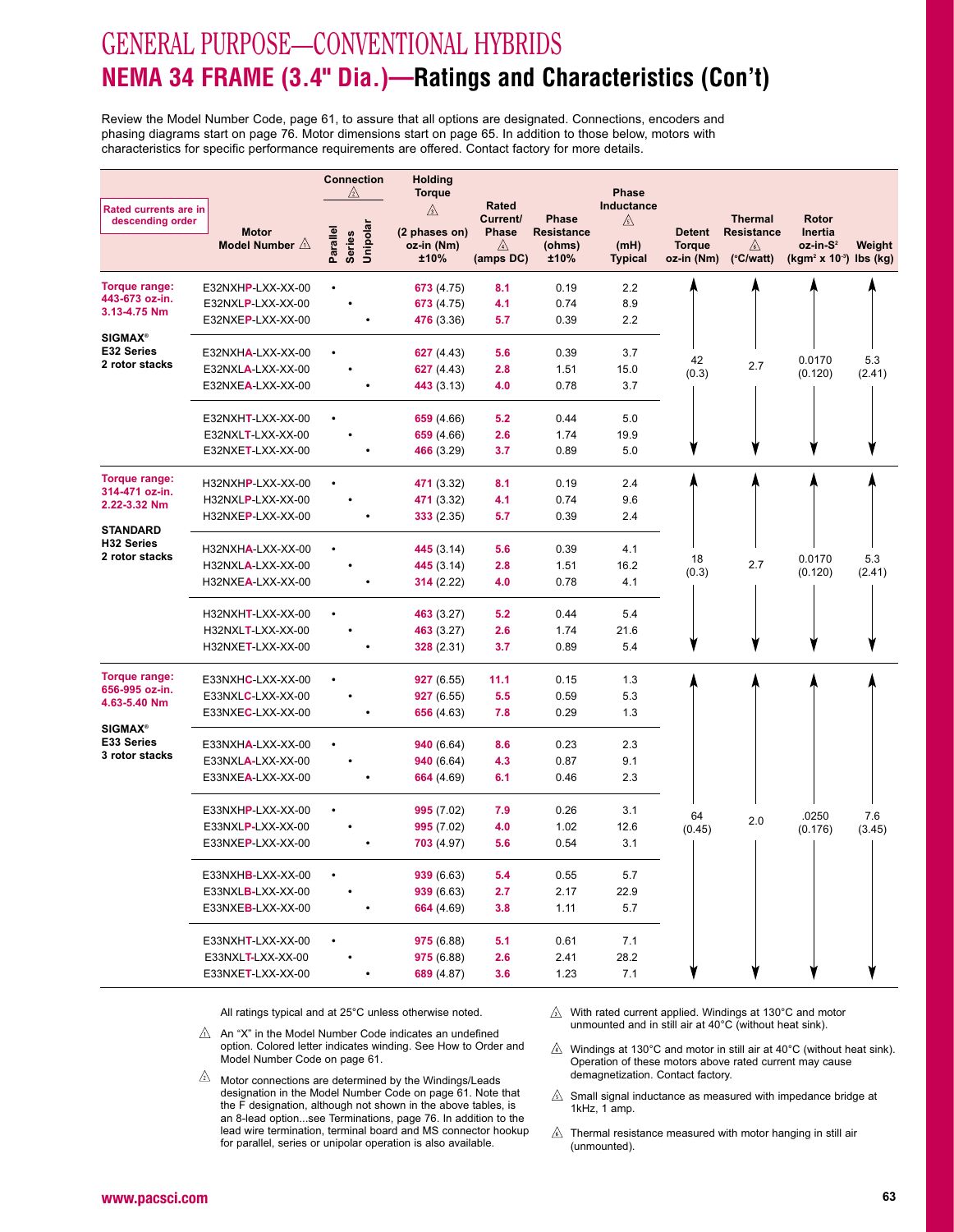# GENERAL PURPOSE—CONVENTIONAL HYBRIDS **NEMA 34 FRAME (3.4" Dia.)—Ratings and Characteristics (Con't.)**

Review the Model Number Code, page 61, to assure that all options are designated. Connections, encoders and phasing diagrams start on page 76. Motor dimensions start on page 65. In addition to those below, motors with characteristics forspecific performance requirements are offered. Contact factory for more details.

|                                                  |                          | <b>Connection</b><br>$\mathbb{A}$ |          | Holding<br><b>Torque</b> |                          |                   | <b>Phase</b>           |                             |                         |                                                    |        |
|--------------------------------------------------|--------------------------|-----------------------------------|----------|--------------------------|--------------------------|-------------------|------------------------|-----------------------------|-------------------------|----------------------------------------------------|--------|
| <b>Rated currents are in</b><br>descending order |                          |                                   |          | ⚠                        | <b>Rated</b><br>Current/ | Phase             | Inductance<br>⚠        |                             | <b>Thermal</b>          | Rotor                                              |        |
|                                                  | <b>Motor</b>             |                                   |          | (2 phases on)            | <b>Phase</b>             | <b>Resistance</b> |                        | <b>Detent</b>               | <b>Resistance</b>       | Inertia                                            |        |
|                                                  | Model Number $\triangle$ | Parallel<br><b>Series</b>         | Unipolar | oz-in (Nm)<br>±10%       | ⚠<br>(amps DC)           | (ohms)<br>±10%    | (mH)<br><b>Typical</b> | <b>Torque</b><br>oz-in (Nm) | ⚠<br>$(^{\circ}C/watt)$ | oz-in-S <sup>2</sup><br>$(kgm2 x 10-3)$ lbs $(kg)$ | Weight |
| Torque range:                                    | H33XXHC-LXX-XX-00        |                                   |          | 659 $(4.65)$             | 11.1                     | 0.15              | 1.6                    |                             |                         |                                                    |        |
| 466-698 oz-in.                                   | H33XXLC-LXX-XX-00        |                                   |          | 659 $(4.65)$             | 5.5                      | 0.59              | 6.3                    |                             |                         |                                                    |        |
| 3.29-4.93 Nm                                     | H33XXEC-LXX-XX-00        |                                   |          | 466 (3.29)               | 7.8                      | 0.29              | 1.6                    |                             |                         |                                                    |        |
| STANDARD<br>H33 Series                           | H33XXHA-LXX-XX-00        |                                   |          | 666 (4.70)               | 8.6                      | 0.23              | 2.7                    |                             |                         |                                                    |        |
| 3 rotor stacks                                   | H33XXLA-LXX-XX-00        |                                   |          | 666 (4.70)               | 4.3                      | 0.87              | 10.8                   |                             |                         |                                                    |        |
|                                                  | H33XXEA-LXX-XX-00        |                                   |          | 471 (3.33)               | 6.1                      | 0.46              | 2.7                    |                             |                         |                                                    |        |
|                                                  |                          |                                   |          |                          |                          |                   |                        |                             |                         |                                                    |        |
|                                                  | H33XXHB-LXX-XX-00        |                                   |          | 666 (4.70)               | 5.4                      | 0.55              | 6.8                    | 27                          |                         | .0250                                              | 7.6    |
|                                                  | H33XXLB-LXX-XX-00        |                                   |          | 666 (4.70)               | 2.7                      | 2.17              | 27.2                   | (0.19)                      | 2.0                     | (0.176)                                            | (3.45) |
|                                                  | H33XXEB-LXX-XX-00        |                                   |          | 471 (3.33)               | 3.8                      | 1.11              | 6.8                    |                             |                         |                                                    |        |
|                                                  | H33XXHT-LXX-XX-00        |                                   |          | 687 (4.85)               | 5.1                      | 0.61              | 8.4                    |                             |                         |                                                    |        |
|                                                  | H33XXLT-LXX-XX-00        |                                   |          | 687 (4.85)               | 2.6                      | 2.41              | 33.6                   |                             |                         |                                                    |        |
|                                                  | H33XXET-LXX-XX-00        |                                   |          | 468 (3.43)               | 3.6                      | 1.23              | 8.4                    |                             |                         |                                                    |        |
|                                                  | H33XXHP-LXX-XX-00        |                                   |          | 698 (4.93)               | 7.9                      | 0.26              | 3.7                    |                             |                         |                                                    |        |
|                                                  | H33XXLP-LXX-XX-00        |                                   |          | 698 (4.93)               | 4.0                      | 1.02              | 14.9                   |                             |                         |                                                    |        |
|                                                  | H33XXEP-LXX-XX-00        |                                   |          | 494 (3.49)               | 5.6                      | 0.54              | 3.7                    |                             |                         |                                                    |        |
| Torque range:                                    | E34HXHA-LXX-XX-00        |                                   |          | 1253(8.85)               | 8.1                      | 0.29              | 3.6                    |                             |                         |                                                    |        |
| 879-1300 oz-in.<br>6.21-9.18 Nm                  | E34HXLA-LXX-XX-00        |                                   |          | 1253(8.85)               | 4.1                      | 1.14              | 13.7                   |                             |                         |                                                    |        |
|                                                  | E34HXEA-LXX-XX-00        |                                   |          | 886 (6.26)               | 5.7                      | 0.60              | 3.6                    |                             |                         |                                                    |        |
| <b>SIGMAX®</b>                                   |                          |                                   |          |                          |                          |                   |                        |                             |                         |                                                    |        |
| E34 Series<br>4 rotor stacks                     | E34HXHP-LXX-XX-00        |                                   |          | 1300(9.18)               | 7.7                      | 0.33              | 4.4                    | 83                          |                         | 0.0350                                             | 9.7    |
|                                                  | E34HXLP-LXX-XX-00        |                                   |          | 1300(9.18)               | 3.9                      | 1.27              | 17.8                   | (0.59)                      | 1.7                     | (0.247)                                            | (4.41) |
|                                                  | E34HXEP-LXX-XX-00        |                                   |          | 920(6.49)                | 5.5                      | 0.66              | 4.4                    |                             |                         |                                                    |        |
|                                                  | E34HXHT-LXX-XX-00        |                                   |          | 1243(8.78)               | 5.2                      | 0.71              | 8.7                    |                             |                         |                                                    |        |
|                                                  | E34HXLT-LXX-XX-00        |                                   |          | 1243(8.78)               | 2.6                      | 2.8               | 34.8                   |                             |                         |                                                    |        |
|                                                  | E34HXET-LXX-XX-00        |                                   |          | 879 (6.21)               | 3.7                      | 1.43              | 8.7                    |                             |                         |                                                    |        |
| Torque range:                                    | H34HXHA-LXX-XX-00        |                                   |          | 888 (6.27)               | 8.1                      | 0.29              | 3.8                    |                             |                         |                                                    |        |
| 624-916 oz-in.<br>4.41-6.47 Nm                   | H34HXLA-LXX-XX-00        |                                   |          | 888 (6.27)               | 4.1                      | 1.14              | 15.1                   |                             |                         |                                                    |        |
|                                                  | H34HXEA-LXX-XX-00        |                                   |          | 628(4.44)                | 5.7                      | 0.60              | 3.8                    |                             |                         |                                                    |        |
| STANDARD                                         |                          |                                   |          |                          |                          |                   |                        |                             |                         |                                                    |        |
| H34 Series                                       | H34HXHP-LXX-XX-00        |                                   |          | 916(6.47)                | 7.7                      | 0.33              | 4.7                    | 35                          |                         | 0.0350                                             | 9.7    |
| 4 rotor stacks                                   | H34HXLP-LXX-XX-00        |                                   |          | 916 (6.47)               | 3.9                      | 1.27              | 18.6                   | (0.25)                      | 1.7                     | (0.247)                                            | (4.41) |
|                                                  | H34HXEP-LXX-XX-00        |                                   |          | 648 (4.57)               | 5.5                      | 0.66              | 4.7                    |                             |                         |                                                    |        |
|                                                  | H34HXHT-LXX-XX-00        |                                   |          | 882 (6.23)               | 5.2                      | 0.71              | 9.1                    |                             |                         |                                                    |        |
|                                                  | H34HXLT-LXX-XX-00        |                                   |          | 882 (6.23)               | 2.6                      | 2.8               | 36.5                   |                             |                         |                                                    |        |
|                                                  | H34HXET-LXX-XX-00        |                                   |          | 624(4.41)                | 3.7                      | 1.43              | 9.1                    |                             |                         |                                                    |        |

- $\triangle$  An "X" in the Model Number Code indicates an undefined option. Colored letter indicates winding. See How to Order andModel Number Code on page 61.
- $\triangle$  Motor connections are determined by the Windings/Leads designation in the Model Number Code on page 61. Note that the F designation, although not shown in the above tables, is an 8-lead option...see Terminations, page 76. In addition to the lead wire termination, terminal board and MS connector hookupfor parallel, series or unipolar operation is also available.
- $\mathbb{A}$  With rated current applied. Windings at 130°C and motor unmounted and in still air at 40°C (without heat sink).
- $\mathbb A$  Windings at 130°C and motor in still air at 40°C (without heat sink). Operation of these motors above rated current may causedemagnetization. Contact factory.
- $\mathbb{A}$  Small signal inductance as measured with impedance bridge at 1kHz, 1 amp.
- $\sqrt{a}$  Thermal resistance measured with motor hanging in still air (unmounted).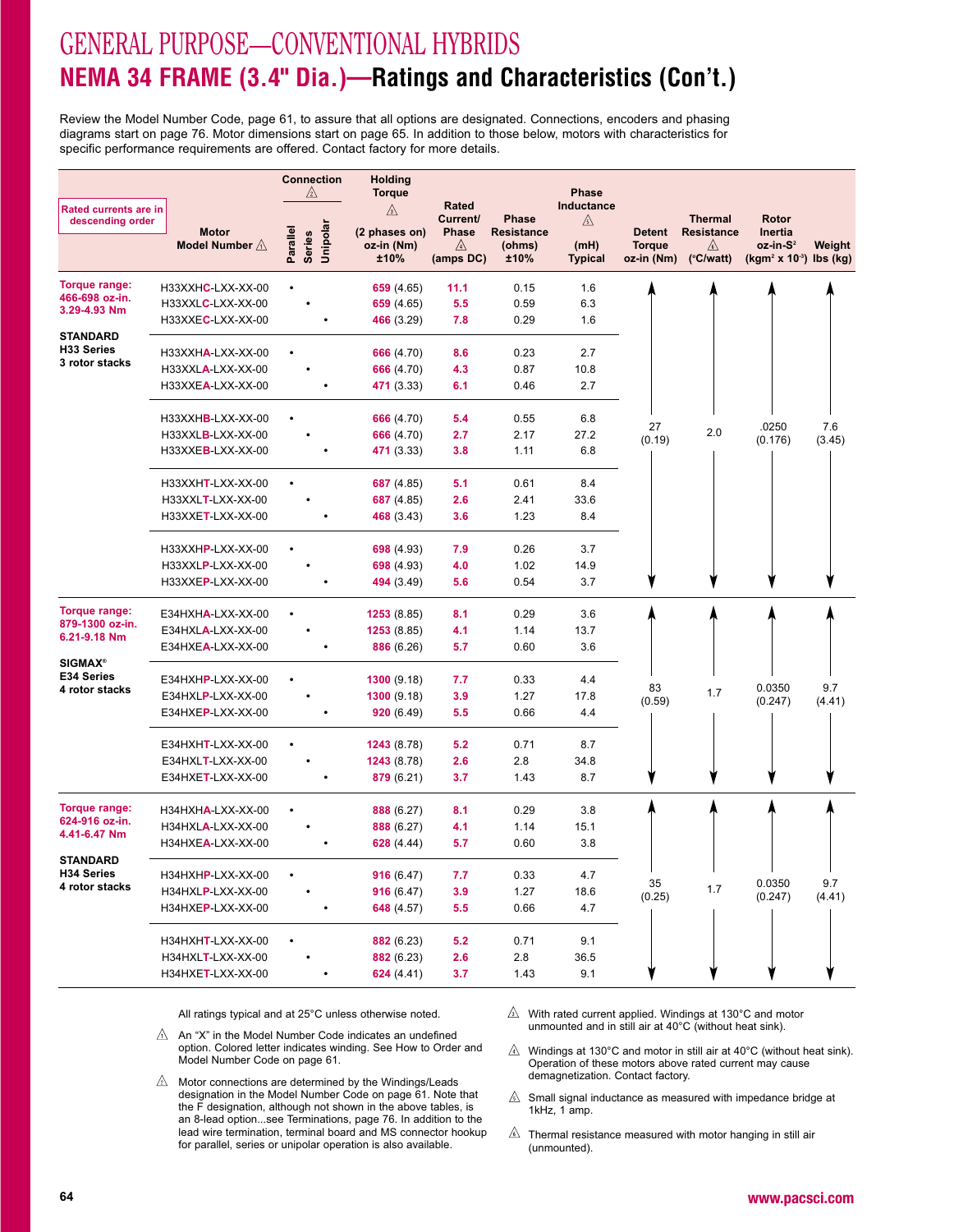$\frac{\text{in.}}{\text{mm}}$  (metric dimensions for ref. only)

### **NEMA 34 FRAME**

(See page 76 for Technical Data)

### **REGULAR CONSTRUCTION/LEADWIRE HOOKUP = R**

### **STANDARD NEMA FRONT END BELL = N**



### **HEAVY DUTY NEMA FRONT END BELL = H**



#### **STANDARD FRONT SHAFT CONFIGURATIONS STANDARD DOUBLE SHAFT CONFIGURATION**

NOTE: Not available with heavy duty





FLAT CONFIGURATION = F #303 WOODRUFF KEY CONFIGURATION = W

## NOTE: Not available with splashproof

+.0000 -.0005 .3750 Ø $9,53 - 0,013$ .002ø  $0,05'$  $1.12 \pm .04$  $28,45 \pm 1,02$ 

**www.pacsci.comh** contract the contract of the contract of the contract of the contract of the contract of the contract of the contract of the contract of the contract of the contract of the contract of the contract of the contract of t

REAR SHAFT CONFIGURATION = D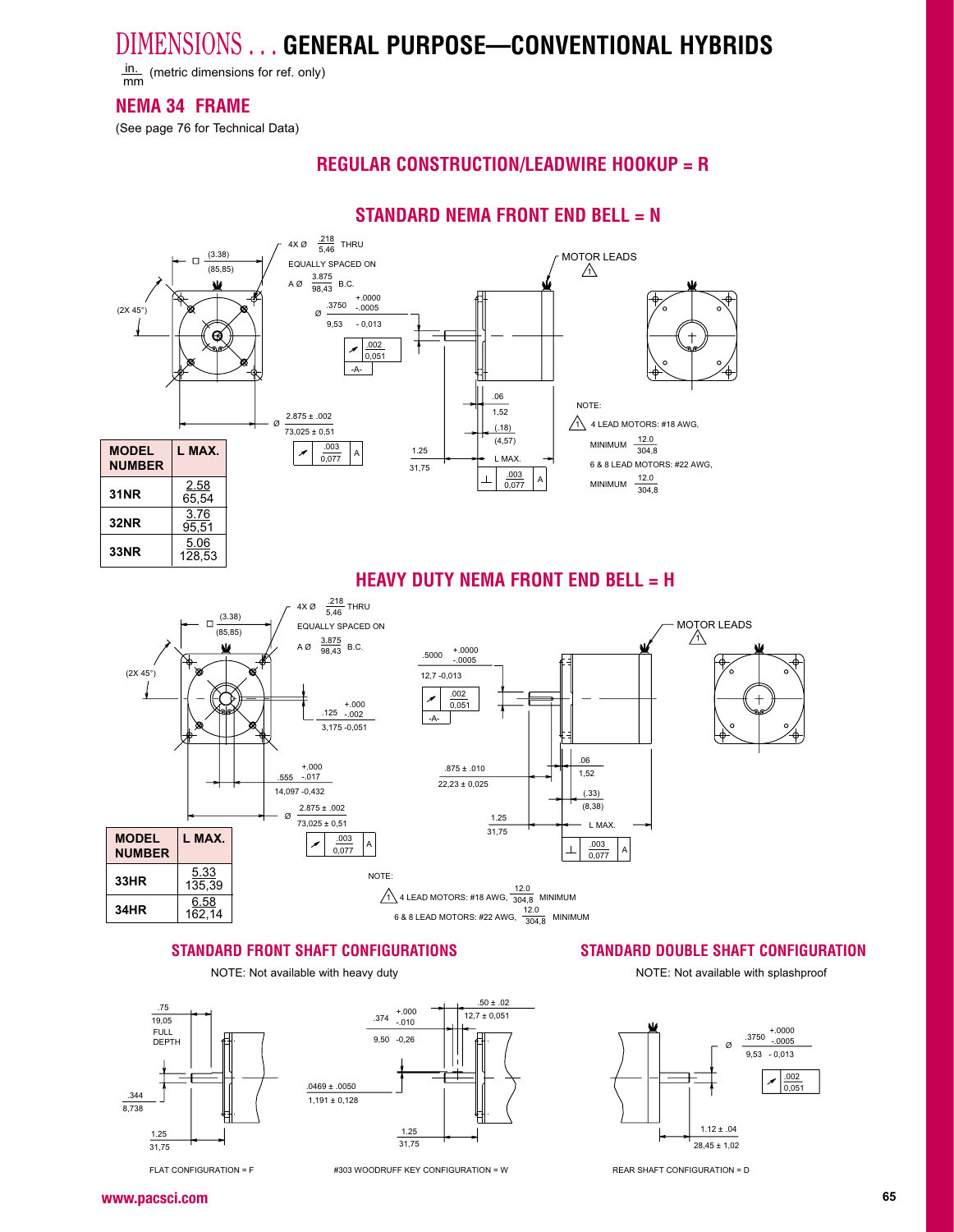$\frac{\text{in.}}{\text{mm}}$  (metric dimensions for ref. only) mm

### **NEMA 34 FRAME (Con't.)**

(See page 76 for Technical Data)

### **SPLASHPROOF CONSTRUCTION/TERMINAL BOARD CONNECTIONS = L or M**

### **STANDARD NEMA FRONT END BELL = N**



### **HEAVY DUTY NEMA FRONT END BELL = H**

to page 65.



supplied)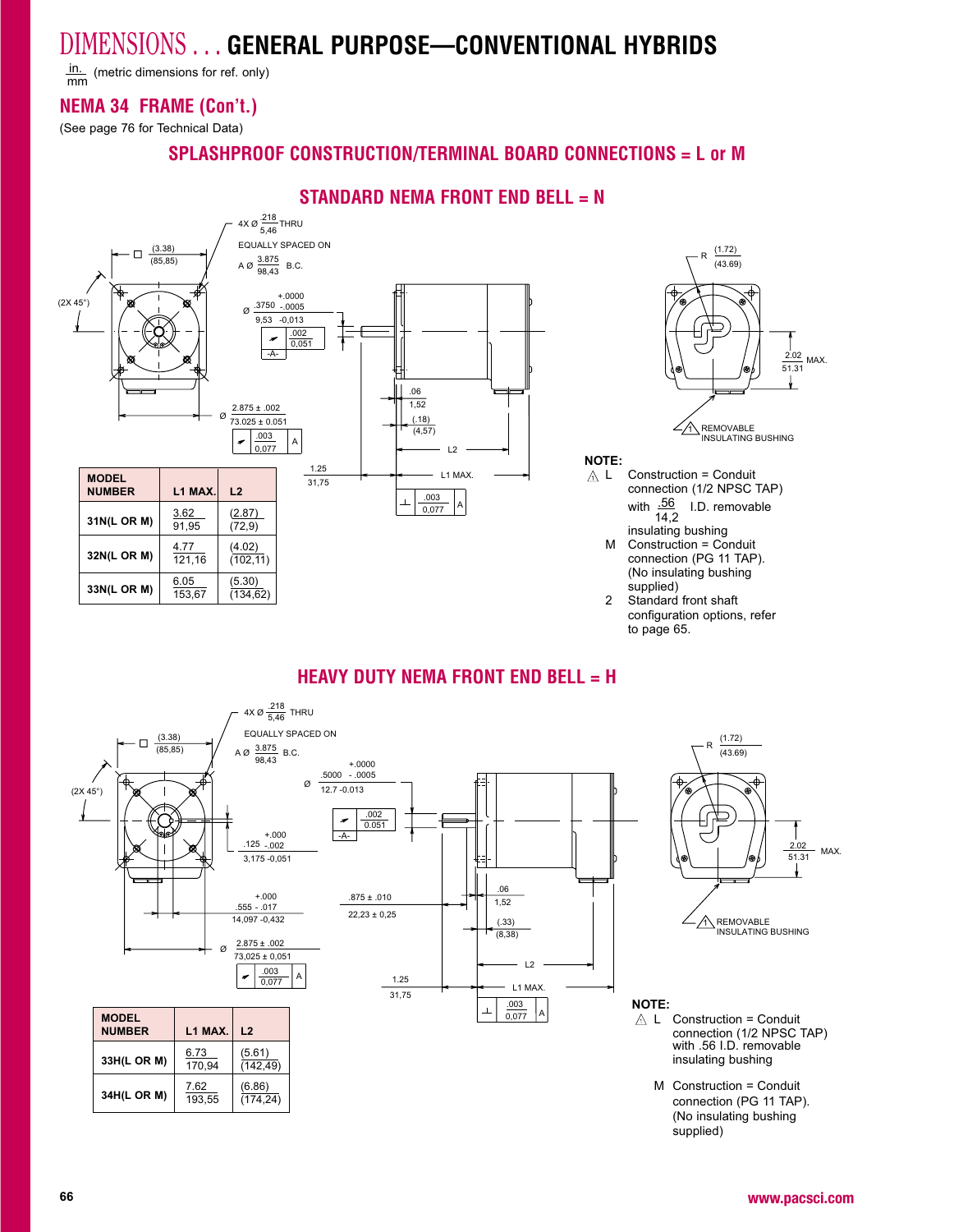in. (metric dimensions for ref. only)

### **NEMA 34 FRAME (Con't.)**

(See page 76 for Technical Data)

### **SYSTEM CONSTRUCTION/MS CONNECTOR = CENCODER OPTION**

### **STANDARD NEMA FRONT END BELL = N**



### **HEAVY DUTY NEMA FRONT END BELL = H**

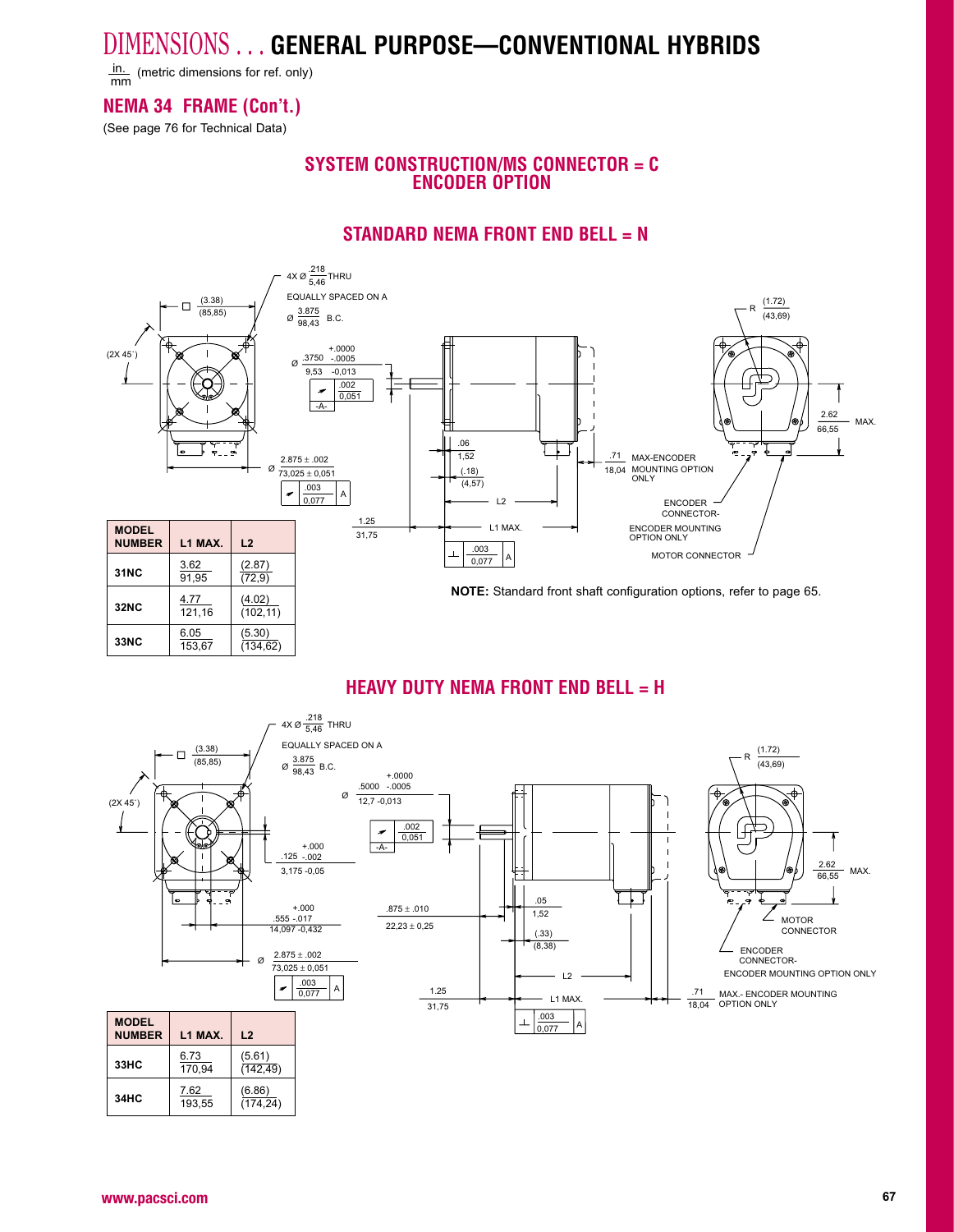GENERAL PURPOSE— **NEMA 42 FRAME (4.2" Dia.)CONVENTIONAL HYBRIDS**

### **MODEL NUMBER CODE**



The example model number above indicates a standard NEMA 42 frame motor with a three stack rotor. This motor is equipped with the standard heavy duty NEMA front end bell and shaft, and a sealed system rear end bell with MS connectors. It also has a bipolar parallel connection, a maximum torque at low speed winding, shaft seal, straight keyway and encoder mounting provisions.

#### **HOW TO ORDER**

 Review the Motor Model Number Code to assure that all options are designated. Connections, encoders and phasing diagrams start onpage 76. Motor dimensions are on page 72.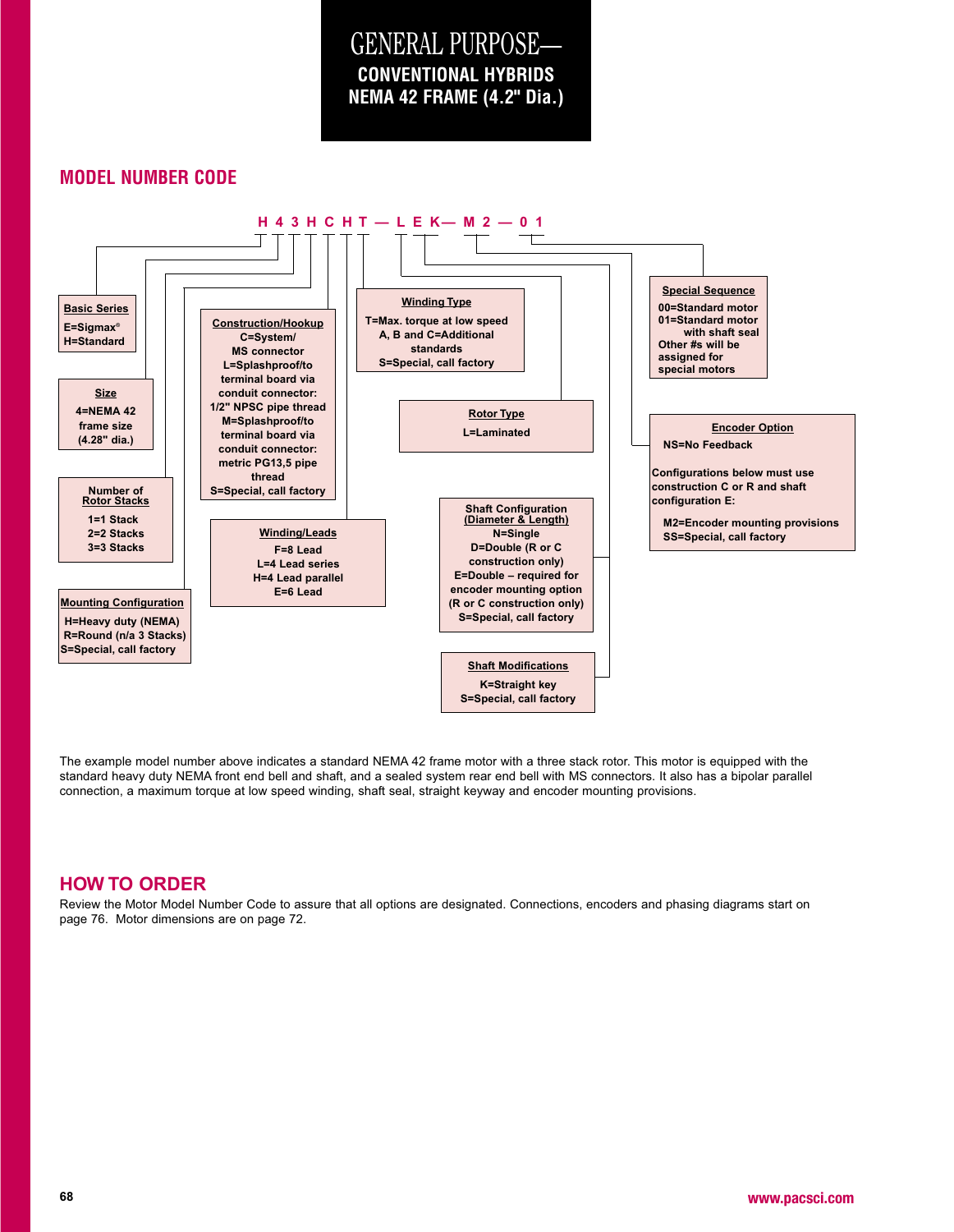# GENERAL PURPOSE—CONVENTIONAL HYBRIDS **NEMA 42 FRAME (4.2" Dia.)—Ratings and Characteristics**

Review the Model Number Code, page 68, to assure that all options are designated. Connections, encoders andphasing diagrams start on page 76. Motor dimensions are on page 72. In addition to those below, motors withcharacteristics for specific performance requirements are offered. Contact factory for more details.

|                                                        |                                                                 | <b>Connection</b><br>$/2\lambda$      | <b>Holding</b><br><b>Torque</b>          |                                                            |                                              | <b>Phase</b>                              |                                              |                                                                           |                                                              |                |
|--------------------------------------------------------|-----------------------------------------------------------------|---------------------------------------|------------------------------------------|------------------------------------------------------------|----------------------------------------------|-------------------------------------------|----------------------------------------------|---------------------------------------------------------------------------|--------------------------------------------------------------|----------------|
| Rated currents are in<br>descending order              | <b>Motor</b><br>Model Number $\triangle$                        | Unipolar<br>Parallel<br><b>Series</b> | ⚠<br>(2 phases on)<br>oz-in (Nm)<br>±10% | Rated<br><b>Current/</b><br><b>Phase</b><br>A<br>(amps DC) | Phase<br><b>Resistance</b><br>(ohms)<br>±10% | Inductance<br>⚠<br>(mH)<br><b>Typical</b> | <b>Detent</b><br><b>Torque</b><br>oz-in (Nm) | <b>Thermal</b><br><b>Resistance</b><br>$\mathbb{A}$<br>$(^{\circ}C/watt)$ | Rotor<br>Inertia<br>$oz-in-S2$<br>$(kgm2 x 10-3)$ lbs $(kg)$ | Weight         |
| Torque range:<br>957-1378 oz-in.<br>6.76-9.73 Nm       | $E41HXHA-LXX-XX-00$<br>E41HXLA-LXX-XX-00<br>E41HXEA-LXX-XX-00   |                                       | 1378 (9.73)<br>1378 (9.73)<br>974 (6.88) | 10.6<br>5.3<br>7.5                                         | 0.16<br>0.64<br>0.32                         | 2.5<br>10.0<br>2.5                        |                                              |                                                                           |                                                              |                |
| <b>SIGMAX®</b><br>E41 Series<br>1 rotor stack          | $E41HXHT-LXX-XX-00$<br>$E41HXLT-LXX-XX-00$<br>E41HXET-LXX-XX-00 |                                       | 1353(9.55)<br>1353(9.55)<br>957 (6.76)   | 5.4<br>2.7<br>3.8                                          | 0.61<br>2.41<br>1.21                         | 9.0<br>36.1<br>9.0                        | 58<br>(0.41)                                 | 1.8                                                                       | 0.0800<br>(0.565)                                            | 10.9<br>(4.94) |
|                                                        | $E41HXHB-LXX-XX-00$<br>$E41HXLB-LXX-XX-00$<br>E41HXEB-LXX-XX-00 |                                       | 1377 (9.72)<br>1377 (9.72)<br>974 (6.88) | 5.3<br>2.7<br>3.7                                          | 0.64<br>2.54<br>1.27                         | 10.0<br>40.0<br>10.0                      |                                              |                                                                           |                                                              |                |
| <b>Torque range:</b><br>585-839 oz-in.<br>4.13-5.93 Nm | H41HXHA-LXX-XX-00<br>H41HXLA-LXX-XX-00<br>H41HXEA-LXX-XX-00     |                                       | 839 (5.93)<br>839 (5.93)<br>593(4.19)    | 10.6<br>5.3<br>7.5                                         | 0.16<br>0.64<br>0.32                         | 3.1<br>12.4<br>3.1                        |                                              |                                                                           |                                                              |                |
| <b>STANDARD</b><br><b>H41 Series</b><br>1 rotor stack  | H41HXHT-LXX-XX-00<br>H41HXLT-LXX-XX-00<br>H41HXET-LXX-XX-00     |                                       | 828 (5.84)<br>828 (5.84)<br>585(4.13)    | 5.4<br>2.7<br>3.8                                          | 0.61<br>2.41<br>1.21                         | 11.2<br>44.6<br>11.2                      | 31<br>(0.22)                                 | 1.8                                                                       | 0.0800<br>(0.565)                                            | 10.9<br>(4.94) |
|                                                        | H41HXHB-LXX-XX-00<br>H41HXLB-LXX-XX-00<br>H41HXEB-LXX-XX-00     |                                       | 839 (5.92)<br>839 (5.92)<br>593(4.19)    | 5.3<br>2.7<br>3.7                                          | 0.64<br>2.54<br>1.27                         | 12.4<br>49.4<br>12.4                      |                                              |                                                                           |                                                              |                |

All ratings typical and at 25°C unless otherwise noted.

 $\triangle$  An "X" in the Model Number Code indicates an undefined option. Colored letter indicates winding. See How to Order andModel Number Code on page 68.

- $\triangle$  Motor connections are determined by the Windings/Leads designation in the model Number Code on page 68. Note that the F designation, although not shown in the above tables, is an 8-lead option...see Terminations, page 76. In addition to the lead wire termination, terminal board and MS connector hookupfor parallel, series or unipolar operation is also available.
- $\sqrt{3}$  With rated current applied. Windings at 130°C and motor unmounted and in still air at 40°C (without heat sink).
- $\land$  Windings at 130°C and motor in still air at 40°C (without heat sink). Operation of these motors above rated current may causedemagnetization. Contact factory.
- $\mathbb{A}$  Small signal inductance as measured with impedance bridge at 1kHz, 1 amp.
- $\mathbb{A}$  Thermal resistance measured with motor hanging in still air (unmounted).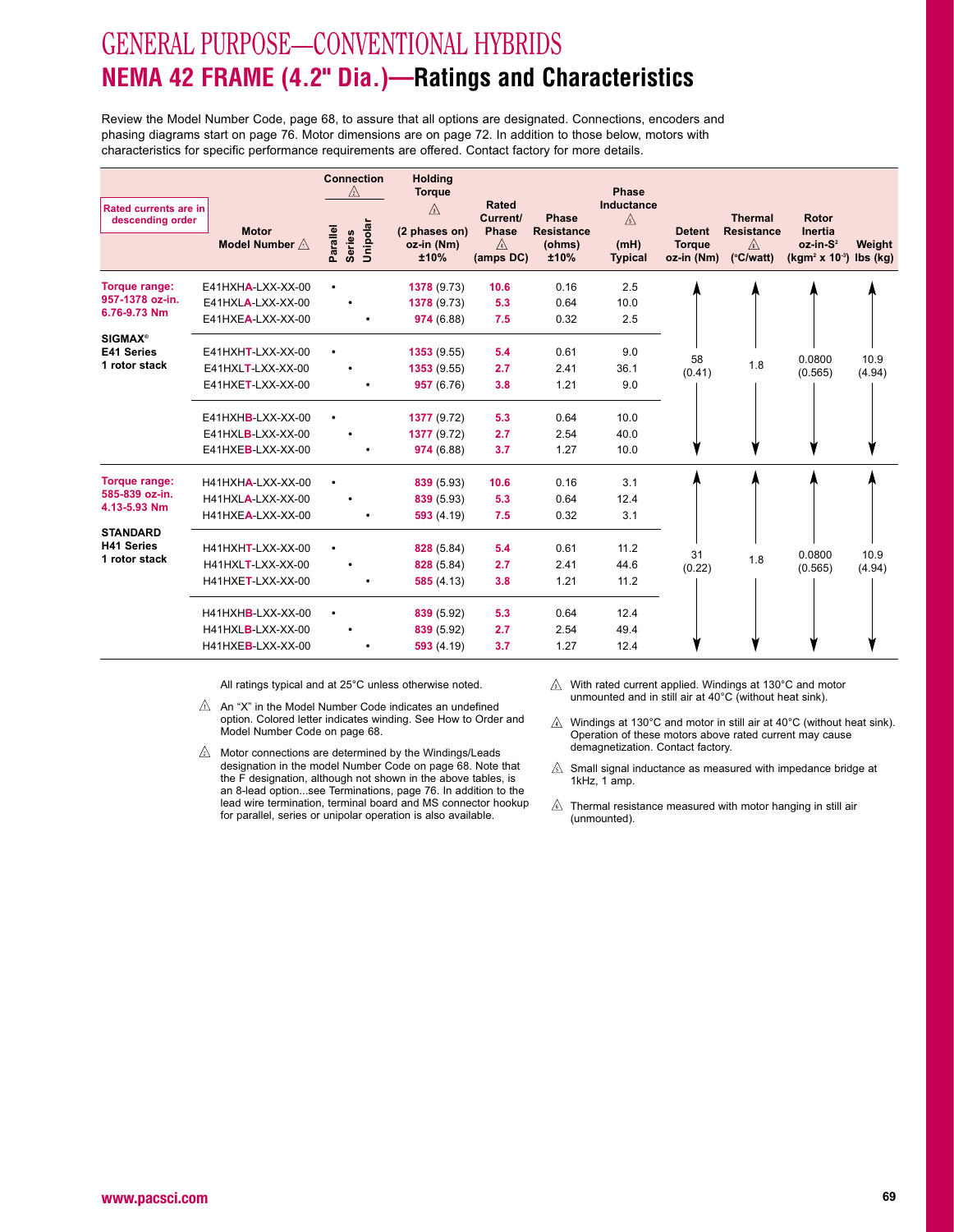# GENERAL PURPOSE—CONVENTIONAL HYBRIDS **NEMA 42 FRAME (4.2" Dia.)—Ratings and Characteristics (Con't.)**

Review the Model Number Code, page 68, to assure that all options are designated. Connections, encoders andphasing diagrams start on page 76. Motor dimensions are on page 72. In addition to those below, motors withcharacteristics for specific performance requirements are offered. Contact factory for more details.

|                                                  |                                          | <b>Connection</b>                     | <b>Holding</b><br><b>Torque</b>             |                                                   |                                             | <b>Phase</b>                       |                                |                                                   |                                       |        |
|--------------------------------------------------|------------------------------------------|---------------------------------------|---------------------------------------------|---------------------------------------------------|---------------------------------------------|------------------------------------|--------------------------------|---------------------------------------------------|---------------------------------------|--------|
| <b>Rated currents are in</b><br>descending order | <b>Motor</b><br>Model Number $\triangle$ | Unipolar<br>Parallel<br><b>Series</b> | $\mathbb{A}$<br>(2 phases on)<br>oz-in (Nm) | <b>Rated</b><br>Current/<br>Phase<br>$\mathbb{A}$ | <b>Phase</b><br><b>Resistance</b><br>(ohms) | Inductance<br>$\mathbb{A}$<br>(mH) | <b>Detent</b><br><b>Torque</b> | <b>Thermal</b><br><b>Resistance</b><br>$\sqrt{6}$ | <b>Rotor</b><br>Inertia<br>$oz-in-S2$ | Weight |
|                                                  |                                          |                                       | ±10%                                        | (amps DC)                                         | ±10%                                        | <b>Typical</b>                     | oz-in (Nm)                     | $(^{\circ}C/watt)$                                | $(kgm2 x 10-3)$ lbs $(kg)$            |        |
| Torque range:                                    | E42HXHC-LXX-XX-00                        |                                       | 2698 (19.06)                                | 14.7                                              | 0.12                                        | 2.7                                |                                |                                                   |                                       |        |
| 1805-2698 oz-in.<br>12.75-19.06 Nm               | E42HXLC-LXX-XX-00                        |                                       | 2698 (19.06)                                | 7.4                                               | 0.47                                        | 10.6                               |                                |                                                   |                                       |        |
|                                                  | E42HXEC-LXX-XX-00                        |                                       | 1908 (13.48)                                | 10.4                                              | 0.24                                        | 2.7                                |                                |                                                   |                                       |        |
| <b>SIGMAX®</b>                                   |                                          |                                       |                                             |                                                   |                                             |                                    |                                |                                                   |                                       |        |
| E42 Series<br>2 rotor stacks                     | E42HXHB-LXX-XX-00                        |                                       | 2598 (18.34)                                | 9.8                                               | 0.27                                        | 5.4                                |                                |                                                   |                                       |        |
|                                                  | E42HXLB-LXX-XX-00                        |                                       | 2598 (18.34)                                | 4.9                                               | 1.07                                        | 21.7                               |                                |                                                   |                                       |        |
|                                                  | E42HXEB-LXX-XX-00                        |                                       | 1837 (12.97)                                | 6.9                                               | 0.54                                        | 5.4                                | 81                             | 1.3                                               | 0.1600                                | 18.2   |
|                                                  | E42HXHT-LXX-XX-00                        |                                       |                                             |                                                   | 0.41                                        | 7.8                                | (0.57)                         |                                                   | (1.129)                               | (8.26) |
|                                                  | E42HXLT-LXX-XX-00                        |                                       | 2552 (18.02)<br>2552 (18.02)                | 7.9<br>4.0                                        | 1.62                                        | 31.3                               |                                |                                                   |                                       |        |
|                                                  | E42HXET-LXX-XX-00                        |                                       | 1805 (12.75)                                | 5.6                                               | 0.81                                        | 7.8                                |                                |                                                   |                                       |        |
|                                                  |                                          |                                       |                                             |                                                   |                                             |                                    |                                |                                                   |                                       |        |
|                                                  | E42HXHA-LXX-XX-00                        |                                       | 2693 (19.02)                                | 5.9                                               | 0.74                                        | 16.6                               |                                |                                                   |                                       |        |
|                                                  | E42HXLA-LXX-XX-00                        |                                       | 2693 (19.02)                                | 2.9                                               | 2.96                                        | 66.5                               |                                |                                                   |                                       |        |
|                                                  | E42HXEA-LXX-XX-00                        |                                       | 1904 (13.45)                                | 4.1                                               | 1.48                                        | 16.6                               |                                |                                                   |                                       |        |
| Torque range:                                    | H42HXHC-LXX-XX-00                        |                                       | 1652 (11.66)                                | 14.7                                              | 0.12                                        | 3.3                                |                                |                                                   |                                       |        |
| 1118-1652 oz-in.                                 | H42HXLC-LXX-XX-00                        |                                       | 1652 (11.66)                                | 7.4                                               | 0.47                                        | 13.3                               |                                |                                                   |                                       |        |
| 7.90-11.66 Nm                                    | H42HXEC-LXX-XX-00                        |                                       | 1168(8.25)                                  | 10.4                                              | 0.24                                        | 3.3                                |                                |                                                   |                                       |        |
| <b>STANDARD</b>                                  |                                          |                                       |                                             |                                                   |                                             |                                    |                                |                                                   |                                       |        |
| <b>H42 Series</b>                                | H42HXHB-LXX-XX-00                        | $\bullet$                             | 1604 (11.32)                                | 9.8                                               | 0.27                                        | 6.8                                |                                |                                                   |                                       |        |
| 2 rotor stacks                                   | H42HXLB-LXX-XX-00                        |                                       | 1604 (11.32)                                | 4.9                                               | 1.07                                        | 27.2                               |                                |                                                   |                                       |        |
|                                                  | H42HXEB-LXX-XX-00                        |                                       | 1134(8.01)                                  | 6.9                                               | 0.54                                        | 6.8                                | 50                             | 1.3                                               | 0.1600                                | 18.2   |
|                                                  |                                          |                                       |                                             |                                                   |                                             |                                    | (0.35)                         |                                                   | (1.129)                               | (8.26) |
|                                                  | H42HXHT-LXX-XX-00                        |                                       | 1581 (11.17)                                | 7.9<br>4.0                                        | 0.41<br>1.62                                | 9.8<br>39.2                        |                                |                                                   |                                       |        |
|                                                  | H42HXLT-LXX-XX-00<br>H42HXET-LXX-XX-00   |                                       | 1581 (11.17)<br>1118 (7.90)                 | 5.6                                               | 0.81                                        | 9.8                                |                                |                                                   |                                       |        |
|                                                  |                                          |                                       |                                             |                                                   |                                             |                                    |                                |                                                   |                                       |        |
|                                                  | H42HXHA-LXX-XX-00                        |                                       | 1649 (11.65)                                | 5.9                                               | 0.74                                        | 20.8                               |                                |                                                   |                                       |        |
|                                                  | H42HXLA-LXX-XX-00                        |                                       | 1649 (11.65)                                | 2.9                                               | 2.96                                        | 83.4                               |                                |                                                   |                                       |        |
|                                                  | H42HXEA-LXX-XX-00                        |                                       | 1166 $(8.24)$                               | 4.1                                               | 1.48                                        | 20.8                               |                                |                                                   |                                       |        |

All ratings typical and at 25°C unless otherwise noted.

- $\mathbb{A}$  An "X" in the Model Number Code indicates an undefined option. Colored letter indicates winding. See How to Order andModel Number Code on page 68.
- $\sqrt{2}$  Motor connections are determined by the Windings/Leads designation in the Model Number Code on page 68. Note that the F designation, although not shown in the above tables, is an 8-lead option...see Terminations, page 76. In addition to the lead wire termination, terminal board and MS connector hookupfor parallel, series or unipolar operation is also available.
- $\hat{\triangle}$  With rated current applied. Windings at 130°C and motor unmounted and in still air at 40°C (without heat sink).

 $\mathbb{A}$  Windings at 130°C and motor in still air at 40°C (without heat sink). Operation of these motors above rated current may causedemagnetization. Contact factory.

- $\mathbb A$  Small signal inductance as measured with impedance bridge at 1kHz, 1 amp.
- $\Diamond$  Thermal resistance measured with motor hanging in still air (unmounted).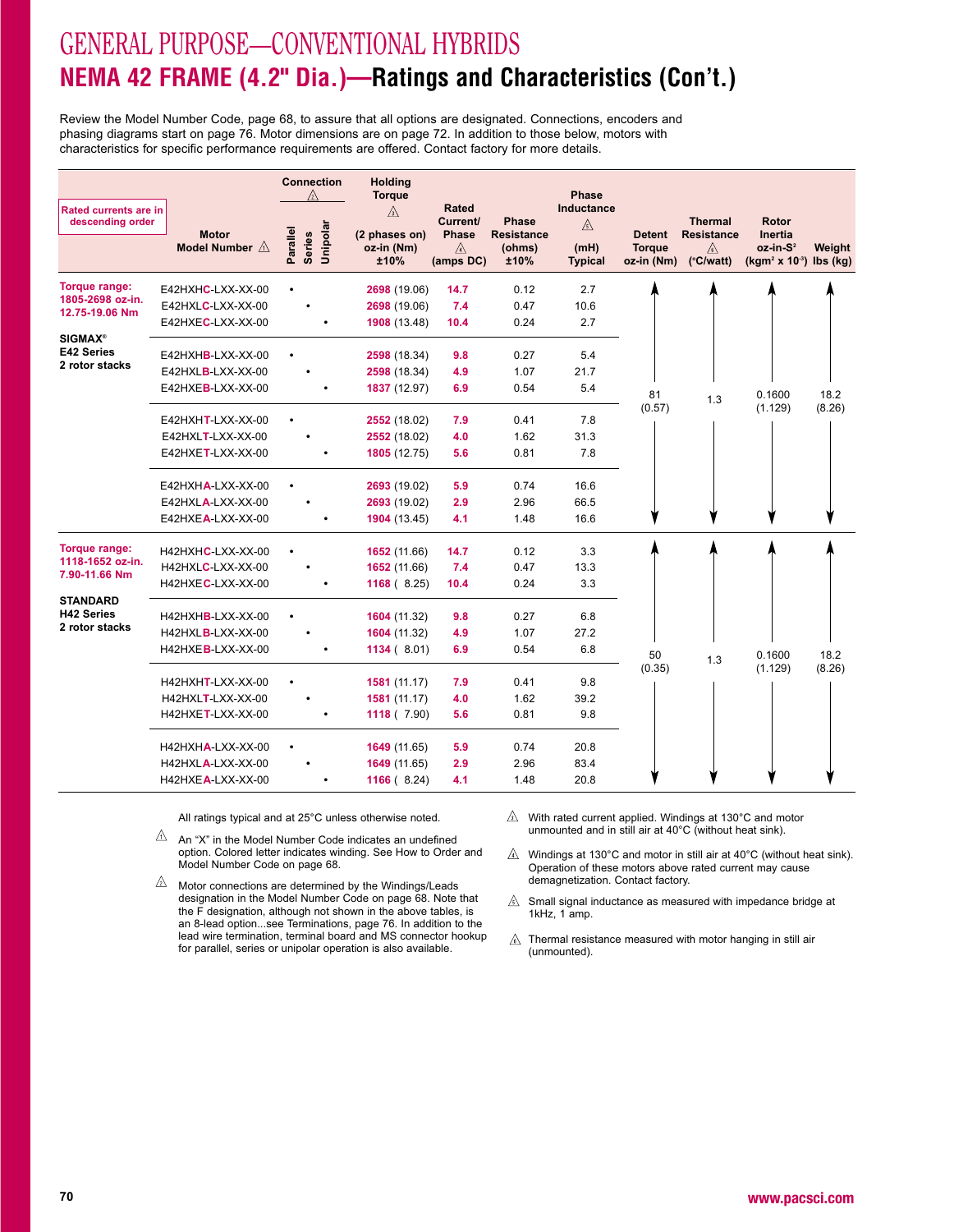# GENERAL PURPOSE—CONVENTIONAL HYBRIDS **NEMA 42 FRAME (4.2" Dia.)—Ratings and Characteristics (Con't.)**

Review the Model Number Code, page 68, to assure that all options are designated. Connections, encoders and phasing diagrams start on page 76. Motor dimensions are on page 72. In addition to those below, motors with characteristics forspecific performance requirements are offered. Contact factory for more details.

|                                           |                                | <b>Connection</b><br>∧                | <b>Holding</b><br><b>Torque</b>                     |                                                     |                                                     | Phase                                     |                                              |                                                                         |                                                                                      |                 |
|-------------------------------------------|--------------------------------|---------------------------------------|-----------------------------------------------------|-----------------------------------------------------|-----------------------------------------------------|-------------------------------------------|----------------------------------------------|-------------------------------------------------------------------------|--------------------------------------------------------------------------------------|-----------------|
| Rated currents are in<br>descending order | <b>Motor</b><br>Model Number A | Unipolar<br>Parallel<br><b>Series</b> | $\mathbb{A}$<br>(2 phases on)<br>oz-in (Nm)<br>±10% | Rated<br>Current/<br><b>Phase</b><br>⚠<br>(amps DC) | <b>Phase</b><br><b>Resistance</b><br>(ohms)<br>±10% | Inductance<br>⚠<br>(mH)<br><b>Typical</b> | <b>Detent</b><br><b>Torque</b><br>oz-in (Nm) | <b>Thermal</b><br><b>Resistance</b><br>$\sqrt{6}$<br>$(^{\circ}C/watt)$ | <b>Rotor</b><br><b>Inertia</b><br>oz-in-S <sup>2</sup><br>$(kgm2 x 10-3)$ lbs $(kg)$ | Weight          |
| Torque range:                             | E43HXHC-LXX-XX-00              |                                       | 3722 (26.64)                                        | 13.3                                                | 0.21                                                | 3.7                                       |                                              |                                                                         |                                                                                      |                 |
| 2667-3958 oz-in.<br>18.84-27.95 Nm        | E43HXLC-LXX-XX-00              |                                       | 3722 (26.64)                                        | 6.7                                                 | 0.84                                                | 14.7                                      |                                              |                                                                         |                                                                                      |                 |
|                                           | E43HXEC-LXX-XX-00              |                                       | 2667 (18.84)                                        | 9.4                                                 | 0.42                                                | 3.7                                       |                                              |                                                                         |                                                                                      |                 |
| <b>SIGMAX®</b><br>E43 Series              | E43HXHB-LXX-XX-00              |                                       | 3958 (27.95)                                        | 12.5                                                | 0.24                                                | 4.8                                       |                                              |                                                                         |                                                                                      |                 |
| 3 rotor stacks                            | E43HXLB-LXX-XX-00              |                                       | 3958 (27.95)                                        | 6.2                                                 | 0.96                                                | 19.3                                      |                                              |                                                                         |                                                                                      |                 |
|                                           | E43HXEB-LXX-XX-00              |                                       | 2799 (19.77)                                        | 8.8                                                 | 0.48                                                | 4.8                                       | 106<br>(0.75)                                | 0.9                                                                     | 0.2400<br>(1.694)                                                                    | 25.7<br>(11.66) |
|                                           | E43HXHT-LXX-XX-00              |                                       | 3931 (27.76)                                        | 7.9                                                 | 0.60                                                | 11.8                                      |                                              |                                                                         |                                                                                      |                 |
|                                           | $E43HXLT-LXX-XX-00$            |                                       | 3931 (27.76)                                        | 4.0                                                 | 2.38                                                | 47.0                                      |                                              |                                                                         |                                                                                      |                 |
|                                           | E43HXET-LXX-XX-00              |                                       | 2780 (19.63)                                        | 5.6                                                 | 1.19                                                | 11.8                                      |                                              |                                                                         |                                                                                      |                 |
|                                           | E43HXHA-LXX-XX-00              |                                       | 3905 (27.58)                                        | 5.0                                                 | 1.48                                                | 28.6                                      |                                              |                                                                         |                                                                                      |                 |
|                                           | E43HXLA-LXX-XX-00              |                                       | 3905 (27.58)                                        | 2.5                                                 | 5.9                                                 | 114                                       |                                              |                                                                         |                                                                                      |                 |
|                                           | E43HXEA-LXX-XX-00              |                                       | 2761 (19.50)                                        | 3.5                                                 | 2.95                                                | 28.6                                      |                                              |                                                                         |                                                                                      |                 |
| Torque range:                             | H43HXHC-LXX-XX-00              |                                       | 2163 (15.27)                                        | 13.3                                                | 0.21                                                | 1.3                                       |                                              |                                                                         |                                                                                      |                 |
| 1529-2651 oz-in.<br>10.80-18.72 Nm        | H43HXLC-LXX-XX-00              |                                       | 2163 (15.27)                                        | 6.7                                                 | 0.84                                                | 5.4                                       |                                              |                                                                         |                                                                                      |                 |
|                                           | H43HXEC-LXX-XX-00              |                                       | 1529 (10.80)                                        | 9.4                                                 | 0.42                                                | 1.3                                       |                                              |                                                                         |                                                                                      |                 |
| <b>STANDARD</b><br><b>H43 Series</b>      | H43HXHB-LXX-XX-00              |                                       | 2256 (15.93)                                        | 12.5                                                | 0.24                                                | 1.8                                       |                                              |                                                                         |                                                                                      |                 |
| 3 rotor stacks                            | H43HXLB-LXX-XX-00              |                                       | 2256 (15.93)                                        | 6.2                                                 | 0.96                                                | 7.0                                       |                                              |                                                                         |                                                                                      |                 |
|                                           | H43HXEB-LXX-XX-00              |                                       | 1595 (11.26)                                        | 8.8                                                 | 0.48                                                | 1.8                                       | 70                                           | 0.9                                                                     | 0.2400                                                                               | 25.7            |
|                                           | H43HXHT-LXX-XX-00              |                                       | 2651 (18.72)                                        | 7.9                                                 | 0.60                                                | 16.8                                      | (0.49)                                       |                                                                         | (1.694)                                                                              | (11.66)         |
|                                           | H43HXLT-LXX-XX-00              |                                       | 2651 (18.72)                                        | 4.0                                                 | 2.38                                                | 67.1                                      |                                              |                                                                         |                                                                                      |                 |
|                                           | H43HXET-LXX-XX-00              |                                       | 1874 (13.24)                                        | 5.6                                                 | 1.19                                                | 16.8                                      |                                              |                                                                         |                                                                                      |                 |
|                                           | H43HXHA-LXX-XX-00              |                                       | 2336 (16.50)                                        | 5.0                                                 | 1.48                                                | 40.8                                      |                                              |                                                                         |                                                                                      |                 |
|                                           | H43HXLA-LXX-XX-00              |                                       | 2336 (16.50)                                        | 2.5                                                 | 5.9                                                 | 163                                       |                                              |                                                                         |                                                                                      |                 |
|                                           | H43HXEA-LXX-XX-00              |                                       | 1864 (13.16)                                        | 3.5                                                 | 2.95                                                | 40.8                                      |                                              |                                                                         |                                                                                      |                 |

All ratings typical and at 25°C unless otherwise noted.

- $\triangle$  An "X" in the Model Number Code indicates an undefined option. Colored letter indicates winding. See How to Order andModel Number Code on page 68.
- $\sqrt{2}$  Motor connections are determined by the Windings/Leads designation in the Model Number Code on page 68. Note that the F designation, although not shown in the above tables, is an 8-lead option...see Terminations, page 76. In addition to the lead wire termination, terminal board and MS connector hookupfor parallel, series or unipolar operation is also available.
- $\sqrt{2}$  With rated current applied. Windings at 130°C and motor unmounted and in still air at 40°C (without heat sink).

 $\mathbb{A}$  Windings at 130°C and motor in still air at 40°C (without heat sink). Operation of these motors above rated current may causedemagnetization. Contact factory.

- $\mathbb{A}$  Small signal inductance as measured with impedance bridge at 1kHz, 1 amp.
- $\mathbb{A}$  Thermal resistance measured with motor hanging in still air (unmounted).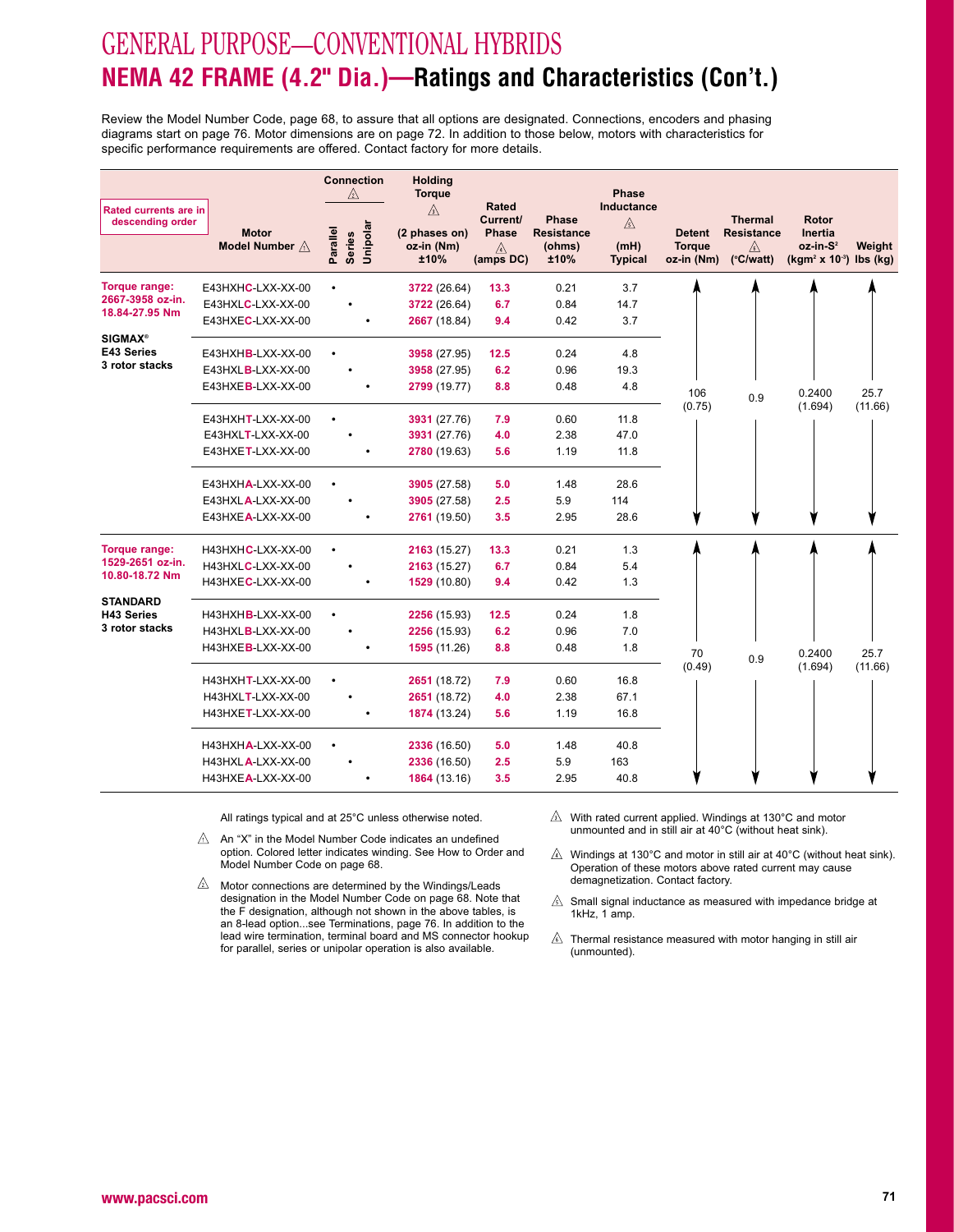$\frac{\text{in.}}{\text{mm}}$  (metric dimensions for ref. only) mm

### **NEMA 42 FRAME**

(See page 76 for Technical Data)

### **SPLASHPROOF CONSTRUCTION/TERMINAL BOARD CONNECTIONS=L or M**



#### **SYSTEM CONSTRUCTION/MS CONNECTOR=Cand ENCODER OPTION**



| <b>MODEL</b><br><b>NUMBER</b> | L1 MAX. | L <sub>2</sub> | A      | в     | C     |
|-------------------------------|---------|----------------|--------|-------|-------|
| 41H(C, L, OR M)               | 5.61    | (4.85)         | .6250  | 1.75  | .705  |
|                               | 142, 5  | (123, 19)      | 15,875 | 44,45 | 17,91 |
| 42H(C, L, OR M)               | 8.04    | (7.29)         | .6250  | 2.19  | .705  |
|                               | 204.22  | (185.17)       | 15.875 | 55,63 | 17.91 |
| 43H(C, L, OR M)               | 10.56   | (9.81)         | 7500   | 219   | 830   |
|                               | 268,23  | (249, 18)      | 19,05  | 55,63 | 21,09 |

STANDARD ROUND MOUNTING CONFIGURATIONNOTE: NOT AVAILABLE ON 3 STACK MOTOR



ROUND MOUNTING CONFIGURATION = R

#### NOTE:

 <sup>L</sup> Construction = Conduit Connection (1/2 NPSC TAP) with .56 I.D. removable insulating bushing

M Construction = Conduit Connection (PG 13,5 TAP)(No insulating bushing supplied)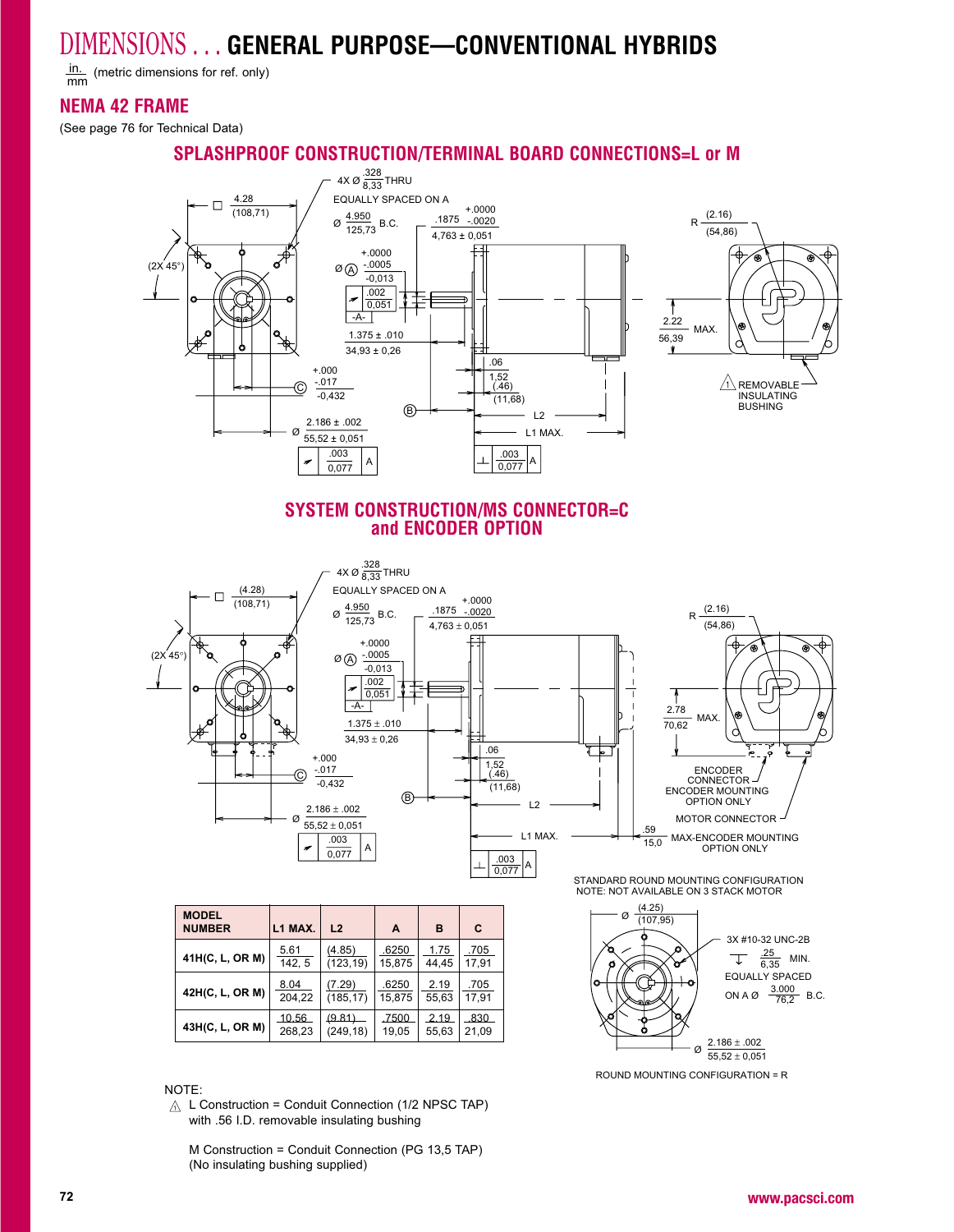# SPECIAL PURPOSE**HYBRIDS**



**Feature** Two Year Warrantyur special purpose hybrid step motors include low inertia rotor

 hybrids for your special applications.The following pages provide technicaland application data to simplify your selection process. Features and benefits, ratings and characteristicsare provided for NEMA 23 frame

sizes.

Wide Range of Industry Standard andSpecial Winding Configurations

Sigmax® Flux Focusing Technology

Extensive Selection of Shaft, End Bell, Termination, Encoder, and Splashproof**Options** 

Optional Low Inertia Rotor - NEMA <sup>23</sup> Frame Only

### **Benefit**

High quality, dependable operation

Match motor performance to yourapplication

Flux focusing increases torque

An array of options to meet your needs

Produces the highest acceleration rate

### **SPECIAL GENERAL PURPOSE—CONVENTIONAL HYBRIDSNEMA 23 FRAME (2.3" Dia.)**



The example above indicates an E series (Sigmax®) NEMA 23 frame motor with one rotor stack. This motor is equipped with an MS connector on the end of a 12 inch cable for power, a bipolar parallel connection, a maximum torque winding and a single ended shaft with a flat.

### **HOW TO ORDER**

 Review the Motor Model Number code to assure that all options are designated. Connections, encoders and phasing diagrams start on page 76. Motor dimensions are on page 60.

#### **www.pacsci.com**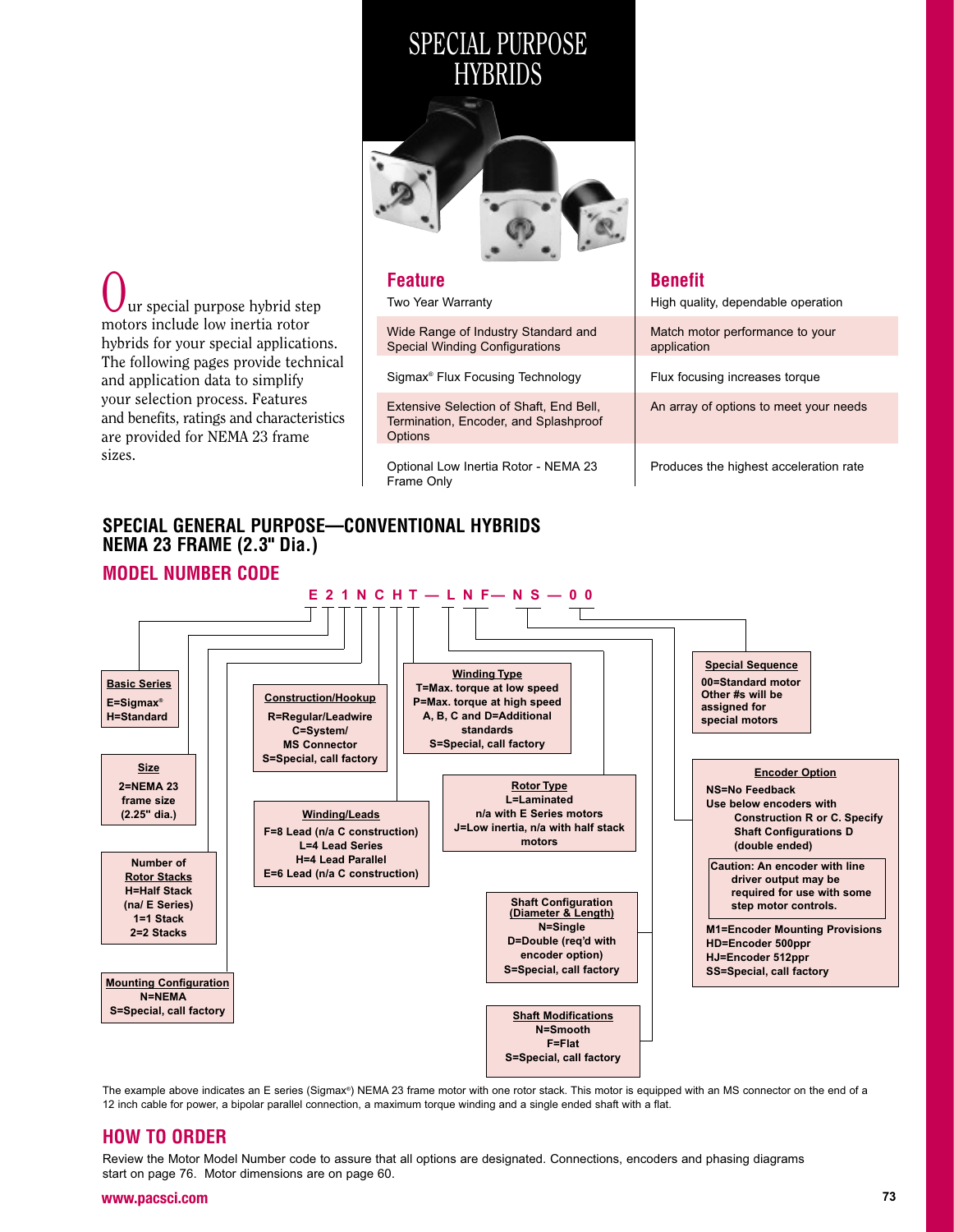# SPECIAL PURPOSE **CONVENTIONAL HYBRIDS WITH LOW INERTIA ROTORSE "J" AND H "J" Series**



#### **NEMA 23 FRAME SIZE**

- Unique hollow rotor construction
- Rapid start/stop and acceleration characteristics
- Very high torque to inertia •
- Winding configurations for unipolar and bipolar drivers
- Industry standard mounting

These H and E Series motors employ special hollow, low mass rotors to achievethe industry's highest torque to inertiaratios.

 Use low inertia motors for applications requiring exceptionally rapid start/stop, point to point positioning, and accelerationcapabilities.

 This high acceleration capability makesthe low inertia motors most effective foroperation below 2,000 RPM. See the ratings and characteristics on the followingpages to determine whether your application can benefit from low inertiastep motors.

Both standard hybrid and Sigmax<sup>®</sup> technology motors are offered to meet abroad range of performance requirements.



**Low inertia rotor Standard rotor**



### **ROTOR INERTIACHARACTERISTICS**

 Single and double stack motors are available with both standard and low inertia rotors. Choose low inertia to produce the highest acceleration rates possible. Choose standard to generatemaximum torque.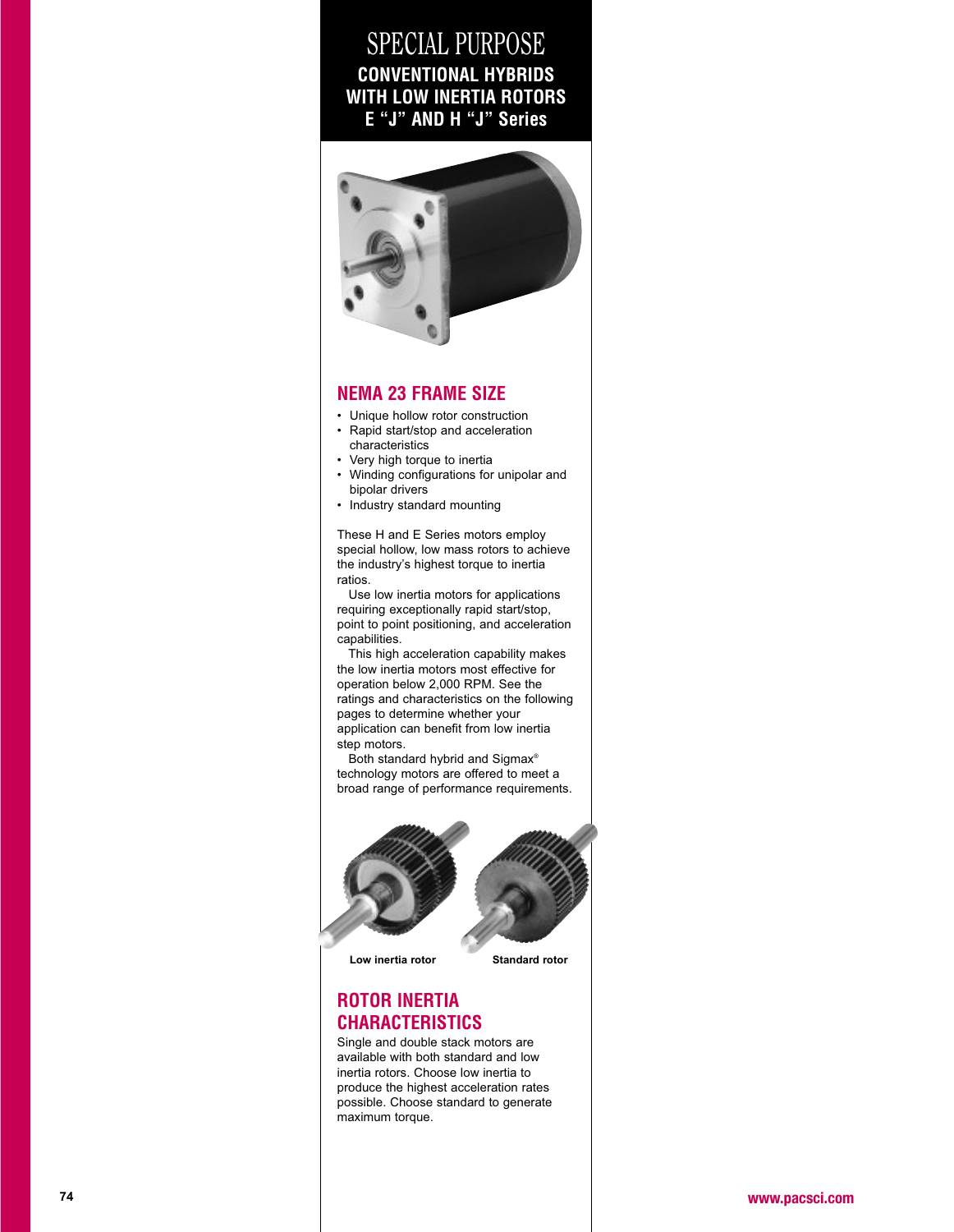# SPECIAL PURPOSE—CONVENTIONAL HYBRIDS WITH LOW INERTIA ROTORS**NEMA 23 FRAME (2.3" Dia.)—Ratings and Characteristics**

Review the Model Number Code, page 73, to assure that all options are designated. Connections, encoders andphasing diagrams start on page 76. Motor dimensions are on page 60. In addition to those below, motors withcharacteristics for specific performance requirements are offered. Contact factory for more details.

|                                     | <b>Motor</b>             | <b>Connection</b><br>⚠         | <b>Holding</b><br><b>Torque</b><br>$\mathbb{A}$<br>(2 phases on) | Rated<br>Current/<br><b>Phase</b> | Phase<br><b>Resistance</b> | <b>Phase</b><br>Inductance<br>⚠ | <b>Detent</b> | <b>Thermal</b><br><b>Resistance</b> | Rotor<br><b>Inertia</b>                |                     |
|-------------------------------------|--------------------------|--------------------------------|------------------------------------------------------------------|-----------------------------------|----------------------------|---------------------------------|---------------|-------------------------------------|----------------------------------------|---------------------|
|                                     | Model Number $\triangle$ | Series<br>Unipolar<br>Parallel | oz-in (Nm)                                                       | $\mathbb{A}$                      | (ohms)                     | (mH)                            | <b>Torque</b> | $\mathbb{A}$                        | oz-in-S <sup>2</sup>                   | Weight              |
|                                     |                          |                                | ±10%                                                             | (amps DC)                         | ±10%                       | <b>Typical</b>                  | oz-in (Nm)    | (°C/watt)                           | (kgm <sup>2</sup> x 10 <sup>-3</sup> ) | $\mathsf{Ibs}$ (kg) |
| <b>Torque range:</b>                |                          |                                |                                                                  |                                   |                            |                                 |               |                                     |                                        |                     |
| 77-108 oz-in.<br>.54-.77 Nm         | $E21NXHT-JXX-XX-00$      | $\bullet$                      | 108(0.77)                                                        | 2.8                               | 0.72                       | 2.2                             |               |                                     |                                        |                     |
| <b>SIGMAX®</b>                      | $E21NXLT-JXX-XX-00$      | $\bullet$                      | 108(0.77)                                                        | 1.39                              | 2.8                        | 9.0                             | 4.5           | 6.0                                 | 0.0012                                 | 1.1                 |
| E21 Series<br>1 rotor stack         | E21NXET-JXX-XX-00        | ٠                              | 77(0.54)                                                         | 1.97                              | 1.42                       | 2.2                             | (0.032)       |                                     | (0.008)                                | (0.50)              |
| <b>Torque range:</b>                |                          |                                |                                                                  |                                   |                            |                                 |               |                                     |                                        |                     |
| 54-77 oz-in.<br>.38-.54 Nm          | H21NXHT-JXX-XX-00        | $\bullet$                      | 77(0.54)                                                         | 2.8                               | 0.72                       | 2.1                             |               |                                     |                                        |                     |
| <b>STANDARD</b>                     | H21NXLT-JXX-XX-00        | ۰                              | 77 (0.54)                                                        | 1.39                              | 2.8                        | 8.4                             | 1.8           | 6                                   | 0.0012                                 | 1.1                 |
| H21Series<br>1 rotor stack          | H21NXET-JXX-XX-00        | ٠                              | 54(0.38)                                                         | 1.97                              | 1.42                       | 2.1                             | (0.019)       |                                     | (0.008)                                | (0.50)              |
| <b>Torque range:</b>                |                          |                                |                                                                  |                                   |                            |                                 |               |                                     |                                        |                     |
| 139-196 oz-in.<br>.98-1.39 Nm       | $E22NXHT-JXX-XX-00$      | $\bullet$                      | 196 (1.39)                                                       | 5.0                               | 0.33                       | 1.2                             |               |                                     |                                        |                     |
| <b>SIGMAX®</b>                      | $E22NXLT-JXX-XX-00$      | $\bullet$                      | 196 (1.39)                                                       | 2.5                               | 1.2                        | 4.6                             | 9.2           | 4.4                                 | 0.0023                                 | 2.0                 |
| E22 Series<br>2 rotor stacks        | E22NXET-JXX-XX-00        |                                | 139(0.98)                                                        | 3.5                               | 0.62                       | 1.2                             | (0.065)       |                                     | (0.016)                                | (0.91)              |
| <b>Torque range:</b>                |                          |                                |                                                                  |                                   |                            |                                 |               |                                     |                                        |                     |
| 99-141 oz-in.<br>.70-.99 Nm         | H22NXHT-JXX-XX-00        | $\bullet$                      | 141(0.99)                                                        | 5.0                               | 0.33                       | 1.3                             | 4.4           |                                     | 0.0023                                 | 2.0                 |
| <b>STANDARD</b>                     | H22NXLT-JXX-XX-00        | $\bullet$                      | 141(0.99)                                                        | 2.5                               | 1.2                        | 5.0                             |               | 4.4                                 |                                        |                     |
| <b>H22 Series</b><br>2 rotor stacks | H22NXET-JXX-XX-00        |                                | 99(0.70)                                                         | 3.5                               | 0.62                       | 1.3                             | (0.031)       |                                     | (0.016)                                | (0.91)              |

- An "X" in the Model Number Code indicates an undefined option. Colored letter indicates winding. See How to Order and Model Number Code on page 73.
- $\triangle$  Motor connections are determined by the Windings/Leads designation in the Model Number Code on Page 73. Note that the F designation, although not shown in the above tables, is an 8-lead option...see Terminations, page 76. In addition to the lead wire termination, terminal board and MS connector hookupfor parallel, series or unipolar operation is also available.
- $\triangle$  With rated current applied. Windings at 130°C and motor unmounted and in still air at 40°C (without heat sink).
- $\hat{A}$  Windings at 130°C and motor in still air at 40°C (without heat sink). Operation of these motors above rated current may causedemagnetization. Contact factory.
- $\Diamond$  Small signal inductance as measured with impedance bridge at 1kHz, 1 amp.
- Thermal resistance measured with motor hanging in still air⚠ (unmounted).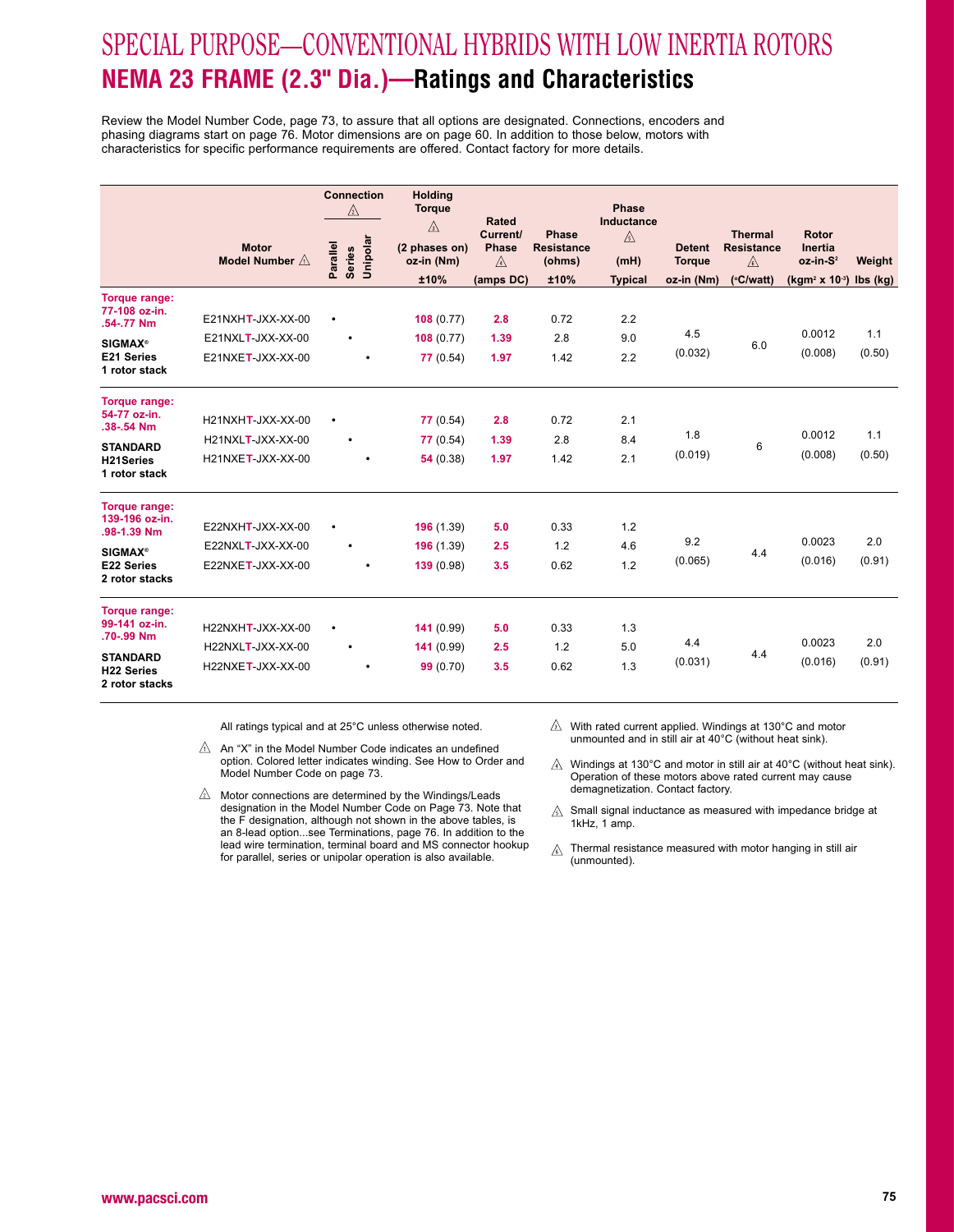

- Phase sequencing tables
- Synchronous motor power connections
- Encoder options

### **HYBRID MOTOR POWER CONNECTIONS**

#### **FLYING LEADS, TERMINAL BOARD OR MS CONNECTOR**

Four winding designations; F, E, L or H may be specified in the Model Number Code. For all motorterminations, refer to the step motor controllerconnection diagram to assure that proper connections are made. Consult our applicationengineers for assistance if necessary.

### **DESIGNATION F . . . 8 flying leads, 8 terminals or MS connector**

The 8 lead motor is the most versatile configuration. It may be connected by theuser in choice of 8 lead, 4 lead (series or parallel) or 6 lead configuration.





CONVENTIONAL

 HYBRIDS TECHNICALDATA

8-Lead Configuration

n 1988 Terminal Board 1988 MS Connector<br>1988 NEMA 34 and 42 MEMA 34 and 42



| <b>CONNECTION</b>         | <b>DRIVER</b><br><b>CONNECTION</b> | <b>LEAD COLOR</b>        | <b>TERMINAL#</b> | <b>MS PIN OUT</b> |
|---------------------------|------------------------------------|--------------------------|------------------|-------------------|
|                           |                                    |                          |                  |                   |
| 4-LEAD BIPOLAR            | Α                                  | <b>BLACK (BLK)</b>       | 1                | A                 |
| <b>SERIES</b>             | A                                  | <b>ORANGE (ORG)</b>      | 3                | B                 |
|                           | B                                  | <b>RED</b>               | $\overline{2}$   | C                 |
|                           | $\overline{B}$                     | YELLOW (YEL)             | 4                | D                 |
|                           | <b>NONE</b>                        | WHT/BLK & WHT/ORG        | 6 & 5            | <b>E&amp;F</b>    |
|                           | <b>NONE</b>                        | WHT/RED & WHT/YEL        | 8 & 7            | G & H             |
| 4-LEAD BIPOLAR            | A                                  | <b>BLK &amp; WHT/ORG</b> | 1 & 5            | A & F             |
| <b>PARALLEL</b>           | A                                  | ORG & WHT/BLK            | 3 & 6            | <b>B&amp;E</b>    |
|                           | B                                  | <b>RED &amp; WHT/YEL</b> | 2 & 7            | <b>C&amp;H</b>    |
|                           | $\bar{\mathsf B}$                  | YEL & WHT/RED            | 4 & 8            | <b>D&amp;G</b>    |
| <b>6-LEAD UNIPOLAR</b>    | A                                  | <b>BLACK (BLK)</b>       | 1                | A                 |
|                           | B                                  | ORANGE (ORG)             | 3                | B                 |
|                           | C                                  | <b>RED</b>               | $\overline{2}$   | C                 |
|                           | D                                  | YELLOW (YEL)             | 4                | D                 |
|                           | $+V$                               | WHT/BLK & WHT/ORG        | 6 & 5            | E&F               |
|                           | $+V$                               | WHT/RED & WHT/YEL        | 8 & 7            | G & H             |
| <b>GROUND<sup>3</sup></b> |                                    | <b>GREEN/YELLOW</b>      |                  | M                 |

| <b>MOTOR</b><br><b>POWER CONNECTOR</b> |
|----------------------------------------|
| MS3122F14-12P                          |

| <b>SUGGESTED</b><br><b>MATING CONNECTOR</b> |               |  |
|---------------------------------------------|---------------|--|
| PAC SCI P.N.<br><b>MSPN.</b>                |               |  |
| SZ00009                                     | MS3116F14-12S |  |

#### NOTE:

- 1. MS Pins J, K, L not used. Pin M is ground.
- 2. See phase sequencing tables, page 78.
- 3. Only the NEMA 23 flying lead motors <u>DO NOT</u> have the grn/yel ground wire.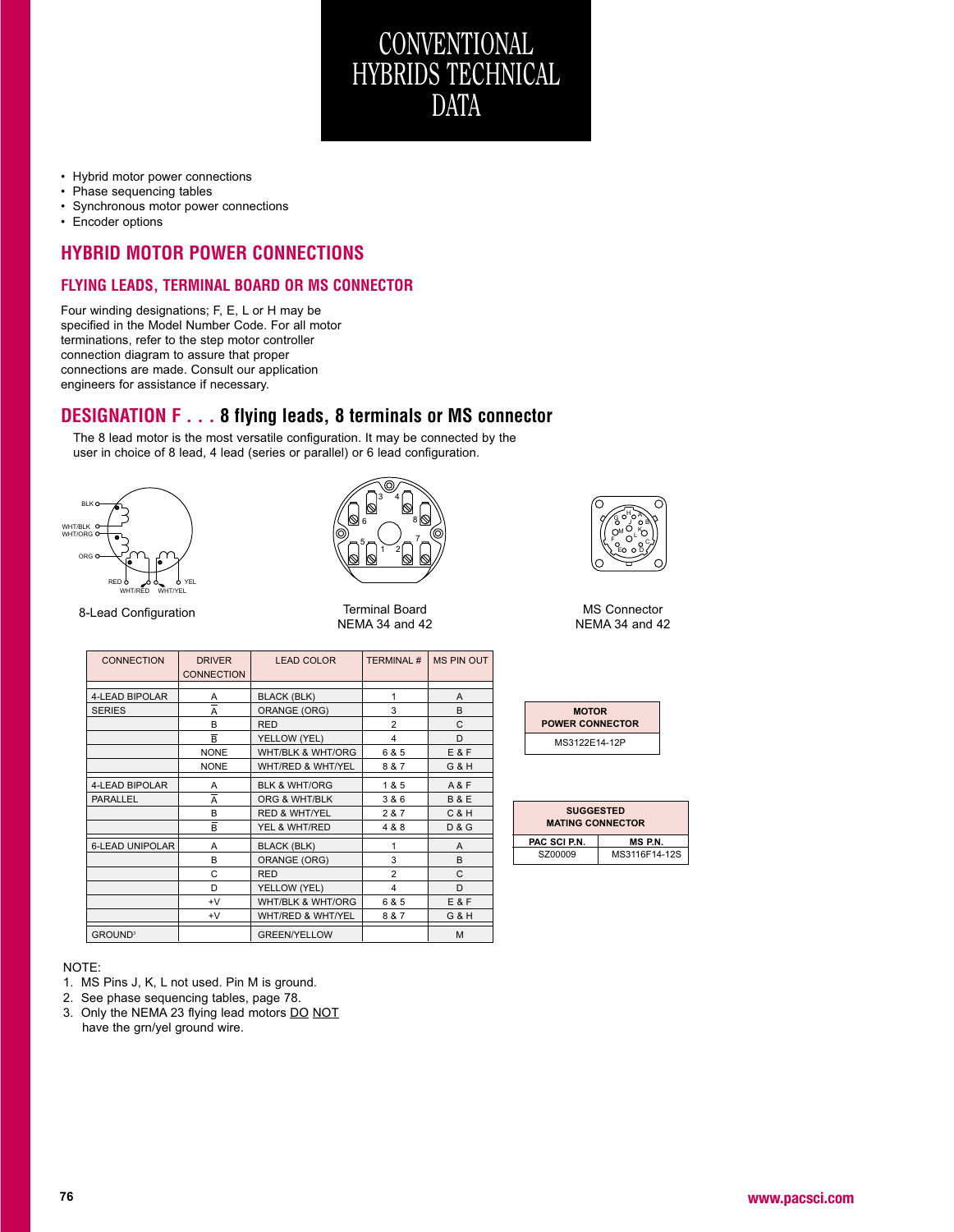### **DESIGNATION E . . . 6 flying leads, 6 terminals or MS connector**

The 6 lead motor is normally used with unipolar drives. In some cases, the 6 leadmotor can be used in a 4 lead series configuration for use with bipolar drives.



6-Lead Configuration



| <b>CONNECTION</b>      | <b>DRIVER</b><br><b>CONNECTION</b> | <b>LEAD COLOR</b>   | <b>TERMINAL#</b> | <b>MS PIN OUT</b> |
|------------------------|------------------------------------|---------------------|------------------|-------------------|
| <b>6-LEAD UNIPOLAR</b> | A                                  | <b>BLACK (BLK)</b>  | 1                | A                 |
|                        | B                                  | ORANGE (ORG)        | 3                | B                 |
|                        | C                                  | <b>RED</b>          | $\overline{2}$   | C                 |
|                        | D                                  | YELLOW (YEL)        | 4                | D                 |
|                        | $+V$                               | <b>WHT/BLK/ORG</b>  | 5                | J                 |
|                        | $+V$                               | WHT/RED/YEL         | 6                |                   |
| <b>4-LEAD BIPOLAR</b>  | A                                  | <b>BLACK (BLK)</b>  | 1                | A                 |
| <b>SERIES</b>          | $\overline{A}$                     | ORANGE (ORG)        | 3                | B                 |
|                        | B                                  | <b>RED</b>          | $\overline{2}$   | C                 |
|                        | $\overline{B}$                     | YELLOW (YEL)        | 4                | D                 |
|                        | <b>NONE</b>                        | WHT/BLK/ORG         | 5                | J                 |
|                        | <b>NONE</b>                        | <b>WHT/RED/YEL</b>  | 6                |                   |
| <b>GROUND</b>          |                                    | <b>GREEN/YELLOW</b> |                  | M                 |

|  | ٦<br>ĖŌ | оĎ |  |
|--|---------|----|--|

Terminal Board NEMA 34 and 42 MS Connector NEMA 34 and 42

| <b>MOTOR</b><br><b>POWER CONNECTOR</b> |
|----------------------------------------|
| MS3122E14-12P                          |
|                                        |

| <b>SUGGESTED</b><br><b>MATING CONNECTOR</b> |               |  |  |
|---------------------------------------------|---------------|--|--|
| PAC SCI P.N.                                | MS P.N.       |  |  |
| SZ00009                                     | MS3116F14-12S |  |  |
|                                             |               |  |  |

#### NOTE:

1. Terminals 7 and 8 are not used.

2. MS Pins E, F, G, H, K not used.

3. See phase sequencing tables, page 78.

### **DESIGNATION L or H. . . 4 flying leads, 4 terminals or MS connector**



4-Lead Configuration



A ORANGE 3 B<br>B RED 2 C B RED 2 C  $\overline{B}$  | YELLOW | 4 | D

CONNECTION | DRIVER | LEAD COLOR | TERMINAL # | MS PIN OUT

 $\begin{array}{|c|c|c|c|c|}\n\hline\n\text{4-LEAD BIPOLAR} & \text{A} & \text{BLACK} & \text{1} & \text{A} \\
\hline\n\hline\n\end{array}$ 



The 4 lead motor is for use with bipolar drives.

NEMA 34 and 42



MS Connector NEMA <sup>23</sup>

| <b>MOTOR POWER CONNECTOR</b> |              |  |
|------------------------------|--------------|--|
| NEMA 34 & 42                 | NFMA 23      |  |
| MS3122E14-5P                 | MS3121F14-5P |  |
|                              |              |  |

| <b>SUGGESTED</b><br><b>MATING CONNECTOR</b><br>NEMA 23, 34 & 42 |              |  |
|-----------------------------------------------------------------|--------------|--|
| PAC SCI P.N.                                                    | MS P.N.      |  |
| SZ00007                                                         | MS3116F14-5S |  |

| <b>GROUND</b> | . |  |
|---------------|---|--|
|               |   |  |

#### NOTE:

1. Terminals 5, 6, 7 and 8 are not used.

2. See phase sequencing tables, page 78.

**CONNECTION**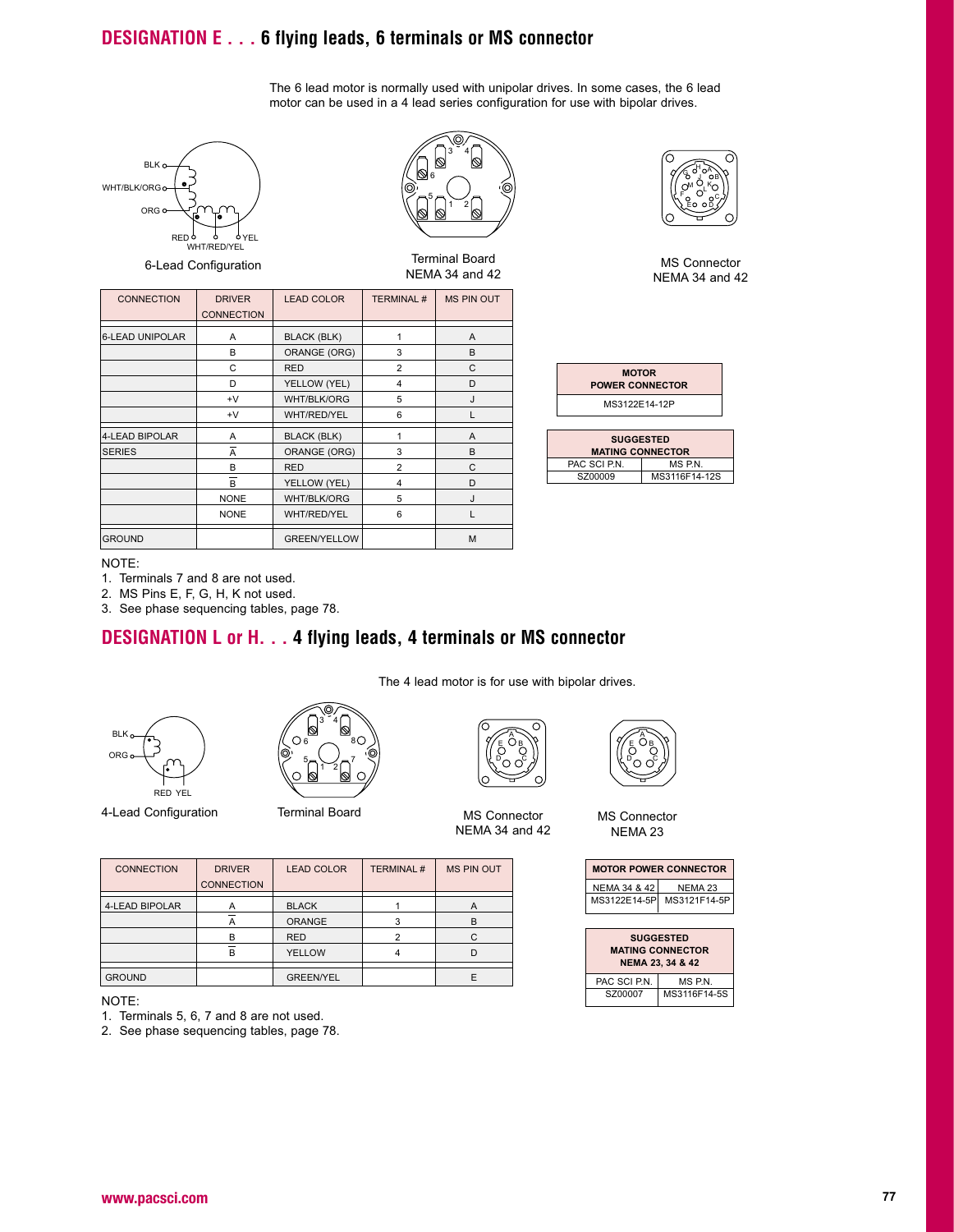# PHASE SEQUENCING TABLES

NOTE: Direction of rotation as viewed from mounting end of motor.

#### DRIVER CONNECTION



BIPOLAR HALF STEPPHASE SEQUENCING

 GND GND GND –––+ -  $\frac{1}{c}$ <br>
+ -  $\frac{1}{c}$ <br>
+ -  $\frac{1}{4}$ <br>
+ - + - + -  $\frac{1}{c}$ <br>
+ - + - + - + - 4 GND 0 0 GND<br>
0 0 GND<br>
1 GND 0 0 GND<br>
1 GND 0 0 GND<br>
1 GND 0 0 GND<br>
0 GND<br>
0 GND<br>
0 GND<br>
0 GND<br>
0 GND<br>
0 GND<br>
0 GND<br>
0 GND<br>
0 GND<br>
0 GND CCW STEP $\begin{array}{|c|c|c|c|c|c|}\n & A & A & B & B \\
\hline\n\end{array}$ 12341+<br>
--<br>
--<br>
+ + $\begin{array}{|c|c|c|c|c|}\n\hline\n & 1 & + & - & - & + \\
\hline\n & 2 & - & + & - & + \\
\hline\n & 3 & - & + & + & - \\
\hline\n & 4 & + & - & + & - \\
\hline\n & 1 & + & - & - & + \\
\hline\n\end{array}$ CWDRIVER CONNECTION

BIPOLAR FULL STEPPHASE SEQUENCING

NOTES:

1.  $0 =$  OFF OR OPEN.

2. + = POSITIVE CURRENT FLOW.

3. – = NEGATIVE CURRENT FLOW.



UNIPOLAR FULL STEPPHASE SEQUENCING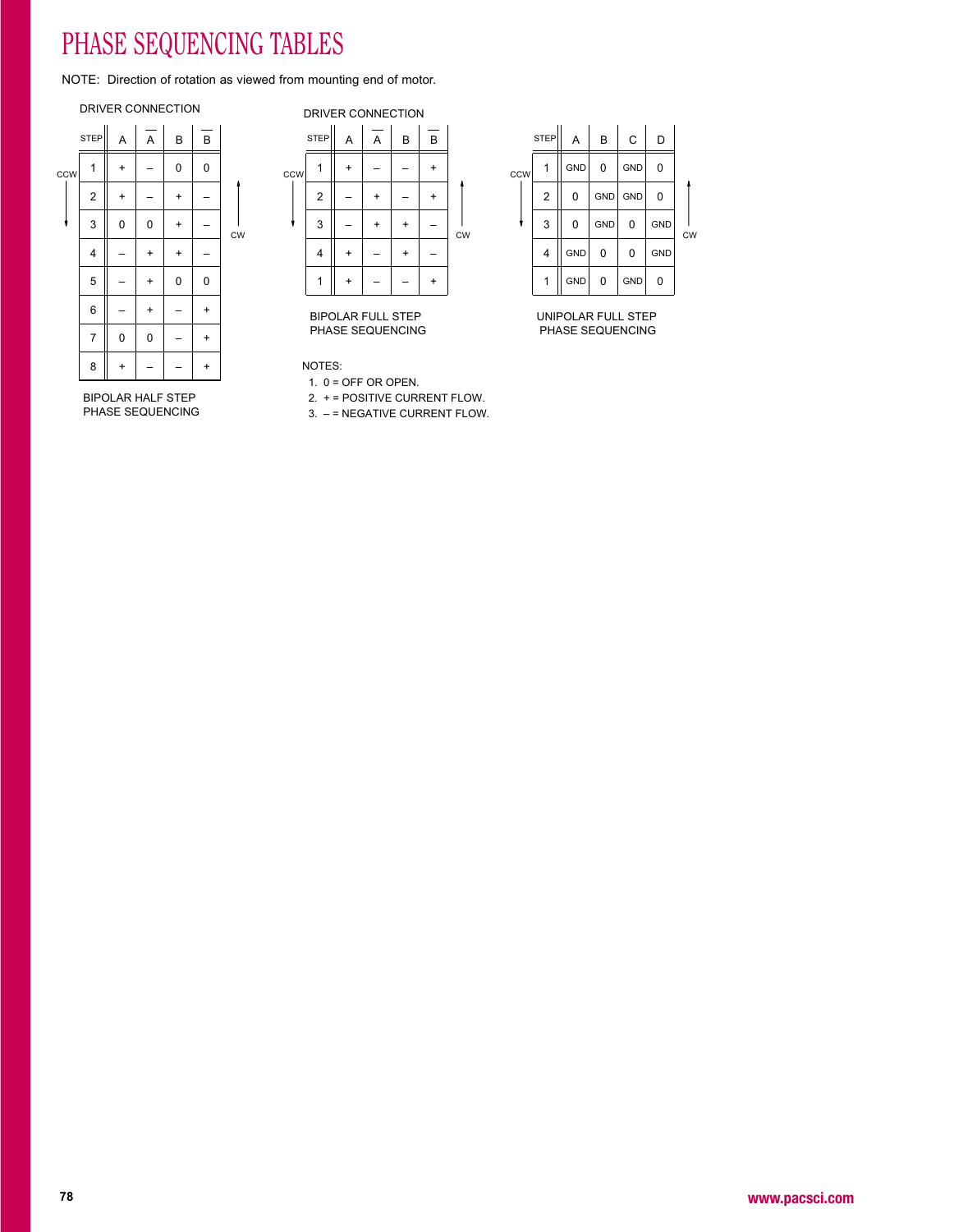# ENCODER OPTIONS

### **NEMA 23 ENCODER OPTION**

The standard encoder offered on the NEMA 23<br>star is the Asilent Technologies UEDS 5000 as motor is the Agilent Technologies HEDS 5600 series.

NON-LINE DRIVER ENCODER



ENCODER OUTPUT FOR CW DIRECTION OF ROTATION WHEN VIEWED FROM MOTOR DRIVE SHAFT END. (COMPLEMENTS NOT SHOWN) MIN. EDGE SEPARATION 45°. INDEX GATED TO A AND B.

CHANNEL AJ  $\mathbf{r}$  CHANNEL B $\overline{1}$ INDEX (Z)

| <b>PIN</b> | <b>COLOR</b> | <b>FUNCTION</b> |  |
|------------|--------------|-----------------|--|
|            | <b>BLACK</b> | <b>GROUND</b>   |  |
| 2          | <b>BLUE</b>  | 7               |  |
| 3          | <b>WHITE</b> |                 |  |
|            | <b>RED</b>   | $+5V$           |  |
| 5          | <b>BROWN</b> | R               |  |

| <b>PARAMETERS</b> A                                                                         | NON-LINE DRIVER                                                             |           |  |  |
|---------------------------------------------------------------------------------------------|-----------------------------------------------------------------------------|-----------|--|--|
| <b>TYPE</b>                                                                                 | <b>INCREMENTAL</b>                                                          |           |  |  |
| <b>ENCODER OPTION</b>                                                                       | <b>HD</b>                                                                   | <b>HJ</b> |  |  |
| PULSES PER REVOLUTION                                                                       | 500                                                                         | 512       |  |  |
| <b>SUPPLY VOLTAGE</b><br><b>OUTPUT FORMAT</b>                                               | +5V $\pm$ 10% @ 85 mA MAX.<br>DUAL CHANNEL QUADRATURE AND<br><b>INDEX</b>   |           |  |  |
| <b>OUTPUT TYPE</b>                                                                          | SOUARE WAVE TTL COMPATIBLE                                                  |           |  |  |
| <b>FREQUENCY RESPONSE:</b><br><b>DATA</b><br><b>INDEX</b><br>ROTOR INERTIA<br><b>WEIGHT</b> | 100 kHz<br>100 kHz<br>$5 \times 10^{-7}$ lb-in-S <sup>2</sup><br>$0.08$ lb. |           |  |  |
| ENCODER MOUNTING PROVISION ONLY = M<br>FOR AGILENT TECHNOLOGIES HEDS 5600 SERIES OR SIMILAR |                                                                             |           |  |  |

# ENCODER MOUNTING PROVISION ONLY = M1<br>FOR AGILENT TECHNOLOGIES HEDS 5600 SERIES OR SIMILAR.



0000.+<br>1,0005. SHAFT DIA. .2500 SHAFT LENGTH .78 + .04

#### NOTES:

 Leads are terminated with Agilent TechnologiesHEDS-8903 connector.

 $\mathbb A$  TYPICAL @ 25° C

 $\triangle$  Max. thread engagement of mounting screw not to exceed .200".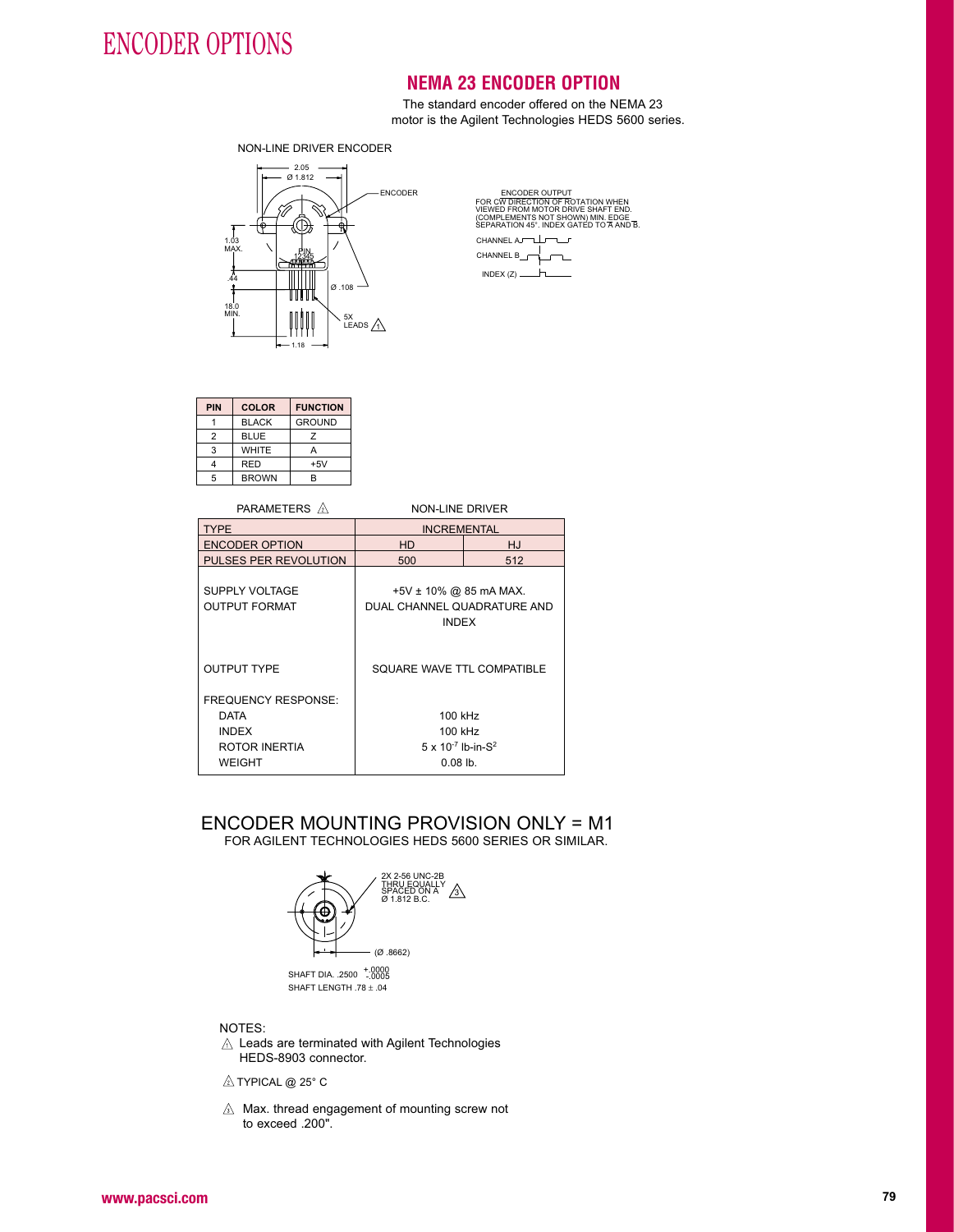# ENCODER OPTIONS (Con't.)

**NEMA 34, NEMA 42 ENCODER OPTIONS**

#### ENCODER MS CONNECTOR

ALL NEMA 34 AND NEMA 42 MOTORS WITH SYSTEM<br>CONSTRUCTION MAY BE OPEGIFIED WITH CONSTRUCTION MAY BE SPECIFIED WITH AN INTEGRAL OPTICAL ENCODER.



ENCODER CONNECTOR

| <b>PIN</b> | <b>FUNCTION</b>  |
|------------|------------------|
| A          | <b>CHANNEL A</b> |
| B          | CHANNEL A        |
| C          | <b>CHANNEL B</b> |
| D          | <b>CHANNEL B</b> |
| E          | <b>CHANNEL Z</b> |
| F          | <b>CHANNEL Z</b> |
| G          | $+5$ VDC         |
| н          | 5 VDC RTN        |
| K          | N/C              |
| $\cdot$    | N/C              |
|            |                  |

| <b>MOTOR</b>              |  |  |
|---------------------------|--|--|
| <b>FEEDBACK CONNECTOR</b> |  |  |
| MS3122E12-10P             |  |  |

| <b>SUGGESTED</b><br><b>MATING CONNECTOR</b> |               |  |  |  |
|---------------------------------------------|---------------|--|--|--|
| PAC SCI P.N.                                | MS P.N.       |  |  |  |
| SZ00008                                     | MS3116F12-10S |  |  |  |

#### ENCODER MOUNTING PROVISION ONLY = M2 FOR AGILENT TECHNOLOGIES HED 5600 SERIES MODULAR ENCODER OR SIMILAR



<u>625 ± 625. SHAFT LENGTH</u><br>(15,875 ± 1,016)

NOTES:

 ENCODER MOUNTS TO MOTOR ENDBELL.MAX. THREAD ENGAGEMENT OF MOUNTING SCREW NOT TO EXCEED .200".